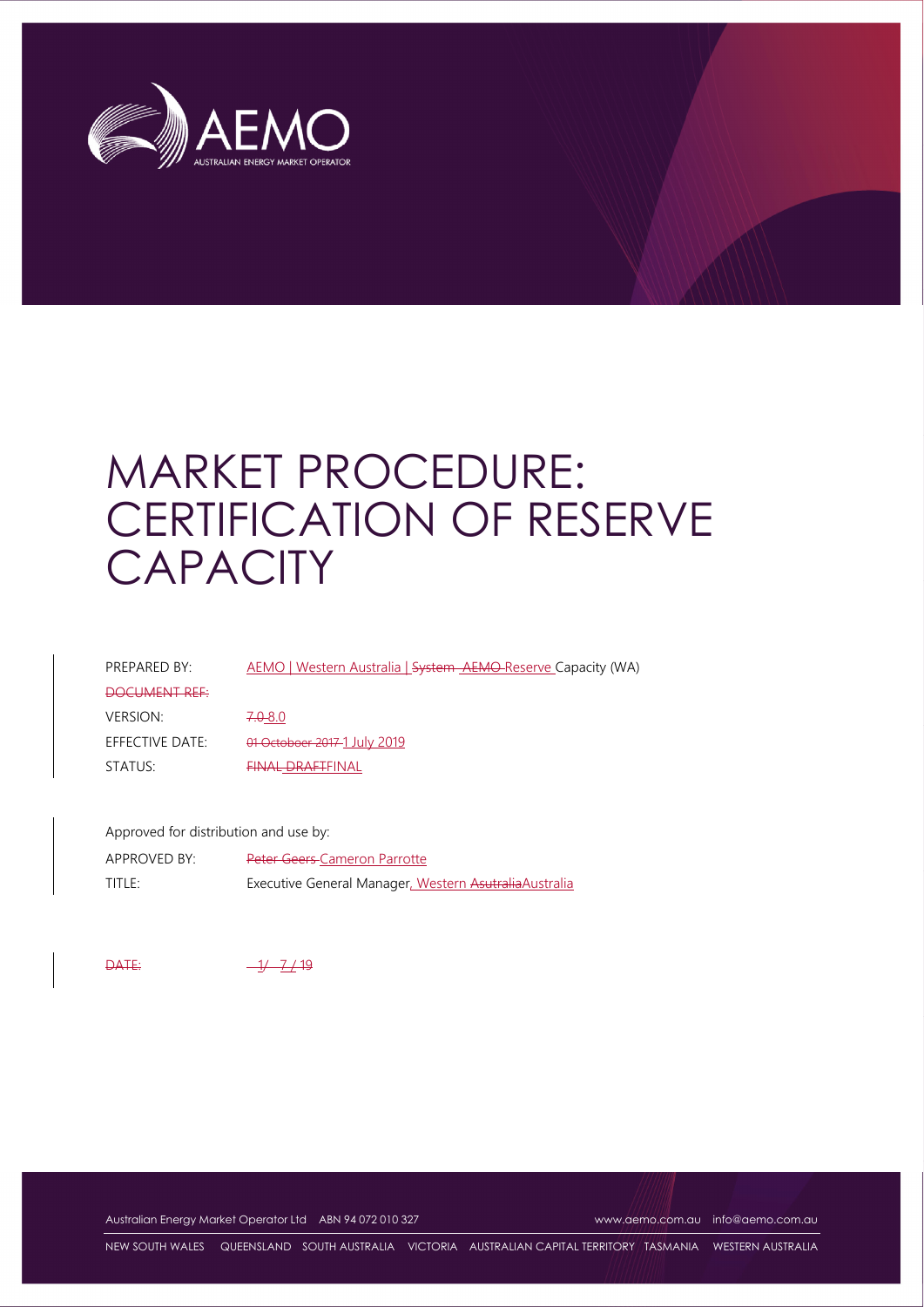

# **VERSION RELEASE HISTORY**

| Version | <b>Effective Date</b> | <b>Summary of Changes</b>                                                                                                                                                                                                                                                                                                                                                                                                                                                                         |
|---------|-----------------------|---------------------------------------------------------------------------------------------------------------------------------------------------------------------------------------------------------------------------------------------------------------------------------------------------------------------------------------------------------------------------------------------------------------------------------------------------------------------------------------------------|
| 1.0     | 21 September 2006     | First Issue - Market Procedure for Certification of Reserve Capacity                                                                                                                                                                                                                                                                                                                                                                                                                              |
| 2.0     | 27 June 2008          | Amendments to Market Procedure resulting from PC_2008_04                                                                                                                                                                                                                                                                                                                                                                                                                                          |
| 3.0     | 15 December 2010      | Amendments to Market Procedure resulting from PC_2009_04                                                                                                                                                                                                                                                                                                                                                                                                                                          |
| 4.0     | 18 March 2013         | Amendments to Market Procedure resulting from PC_2012_07                                                                                                                                                                                                                                                                                                                                                                                                                                          |
| 5.0     | 1 January 2015        | Amendments to Market Procedure resulting from PC_2013_06                                                                                                                                                                                                                                                                                                                                                                                                                                          |
| 6.0     | 30 November 2015      | Changes resulting from the transfer of functions from the IMO to AEMO                                                                                                                                                                                                                                                                                                                                                                                                                             |
| 7.0     | 1 October 2017        | Amendments to Market Procedure resulting from AEPC 2017 04                                                                                                                                                                                                                                                                                                                                                                                                                                        |
| 8.0     | 1 July 2019           | Amendments to Market ProcedureChnagesChanges resulting from Procedure<br>Change Proposal AEPC 2019 06 relateding to:<br>-the Rule Change Proposal RC 2014 06: Removal of Resource Plans and<br>Dispatchable Loads; and.<br>the Transfer of the Procedure to Transfer to revised the new AEMO<br><b>Procedure-template, formatting amendments and minor</b><br>amendmentsadministrative changes to align with the current-align to WEM<br><u>Rules (e.g. update clause references and wording)</u> |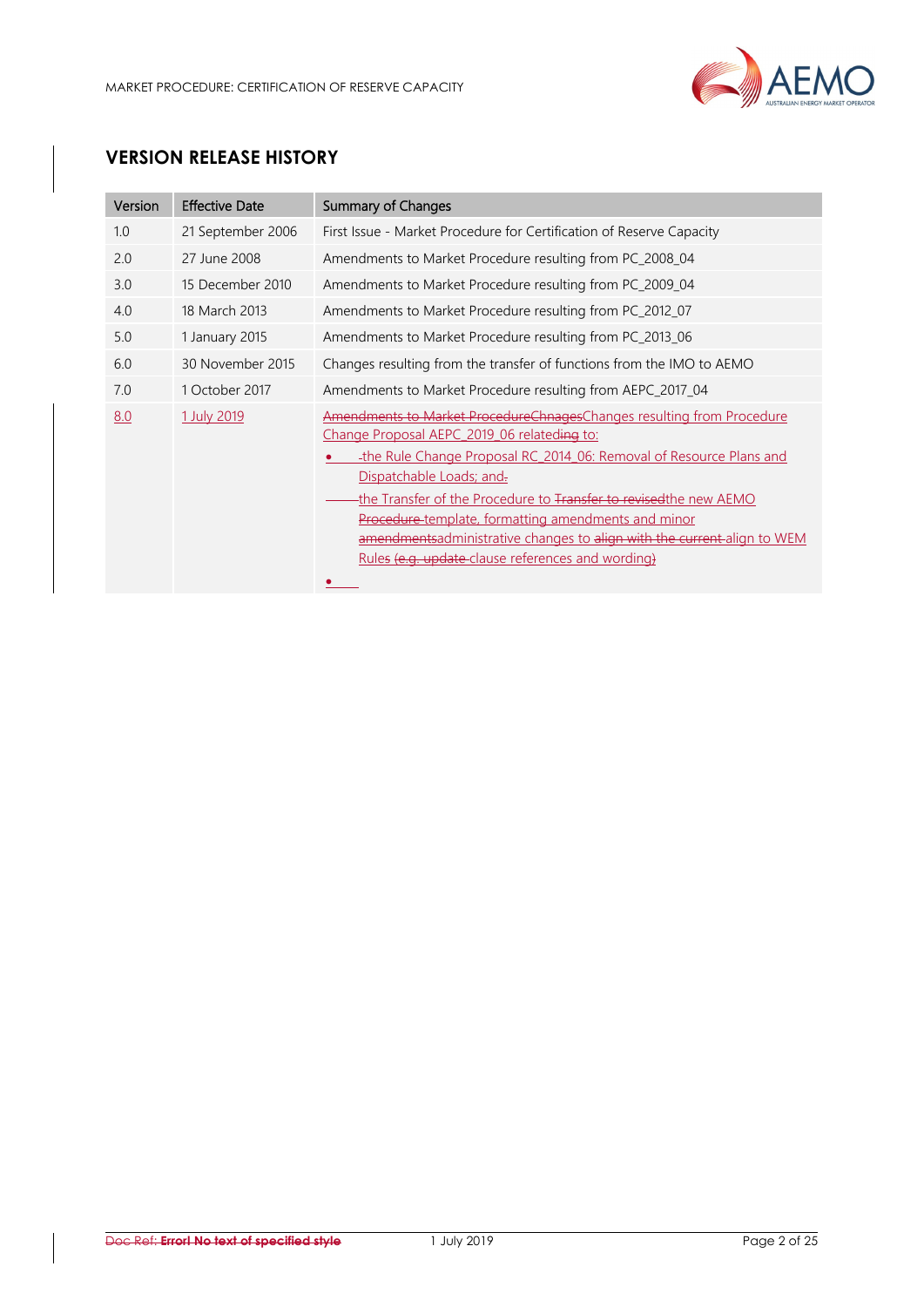

#### **CONTENTS**

|             | <b>INTRODUCTION</b>                                                                                                                                                                                                                                                                                            | 65             |
|-------------|----------------------------------------------------------------------------------------------------------------------------------------------------------------------------------------------------------------------------------------------------------------------------------------------------------------|----------------|
| 1.1.        | Purpose and scope                                                                                                                                                                                                                                                                                              | 65             |
| 1.2.        | Definitions and interpretation                                                                                                                                                                                                                                                                                 | 6 <sub>5</sub> |
| 1.3.        | <b>Related documents</b>                                                                                                                                                                                                                                                                                       | 86             |
| 2.          | <b>MODIFICATION OF TIMEFRAMES</b>                                                                                                                                                                                                                                                                              | 106            |
| 3.          | APPLICATIONS FOR CERTIFICATION OF RESERVE CAPACITY                                                                                                                                                                                                                                                             | 117            |
| 3.1.        | Submission of applications                                                                                                                                                                                                                                                                                     | 117            |
| 3.2.        | Specific requirements for Early Certified Reserve Capacity                                                                                                                                                                                                                                                     | <u>128</u>     |
| <u>4.</u>   | PROCESSING OF APPLICATIONS FOR CERTIFICATION OF RESERVE CAPACITY                                                                                                                                                                                                                                               | 128            |
| 4.1.        | Acknowledgement of application<br><u> 1989 - Andrea Station Barbara (h. 1989)</u>                                                                                                                                                                                                                              | <u>128</u>     |
| 4.2.        | Data accuracy and sufficiency assessment                                                                                                                                                                                                                                                                       | 128            |
| 4.3.        | Assessment of application where Facility has previously been assigned Conditional Certified                                                                                                                                                                                                                    |                |
|             | Reserve Capacity <b>Example 2018</b> Reserve Capacity                                                                                                                                                                                                                                                          | <u>139</u>     |
| 4.4.        | Timing assessment<br><u> 1989 - Johann Stoff, amerikansk politiker (d. 1989)</u>                                                                                                                                                                                                                               | 1410           |
| <u>4.5.</u> | Constrained Access Entitlement assessment contract to the state of the constrained Access Entitlement assessment                                                                                                                                                                                               | 1510           |
| 4.6.        | Outage assessment<br><u> 1980 - Johann Barn, mars ann an t-Amhain Aonaich an t-Aonaich an t-Aonaich an t-Aonaich an t-Aonaich an t-Aon</u>                                                                                                                                                                     | 1644           |
| 4.7.        | <b>Balancing Facility Requirements <i>Company Company Company Company Company Company Company Company Company Company</i></b>                                                                                                                                                                                  | 1712           |
| 4.8.        | <b>Facilities sharing a Declared Sent Out Capacity Example 2014</b>                                                                                                                                                                                                                                            | 1713           |
| 4.9.        | Facility specific assessment<br><u> 1980 - Andrea Station Barbara, amerikan personal (h. 1980).</u>                                                                                                                                                                                                            | 1813           |
| 4.10        | <u>Notifications regarding Certified Reserve Capacity</u>                                                                                                                                                                                                                                                      | <u>1914</u>    |
| <u>5.</u>   | ASSESSMENT FOR GENERATION FACILITIES BEING ASSESSED UNDER CLAUSE 4.11.1(A)                                                                                                                                                                                                                                     | 1944           |
| 5.1.        | Plant capability assessment<br><u> 1980 - Jan Barnett, fransk politiker (d. 1980)</u>                                                                                                                                                                                                                          | 1914           |
| 5.2.        | Network access assessment                                                                                                                                                                                                                                                                                      | 2045           |
| 5.3.        | Assessment of fuel supply, staffing constraints and other restrictions                                                                                                                                                                                                                                         | 2045           |
| <u>5.4.</u> | Environmental approval assessment                                                                                                                                                                                                                                                                              | 2116           |
| 5.5.        | <b>Assignment of Certified Reserve Capacity</b>                                                                                                                                                                                                                                                                | 2116           |
| 5.6.        | Initial Reserve Capacity Obligation Quantity <b>Capacity</b> And The Capacity Oriental Annual Control of the Capacity O                                                                                                                                                                                        | 2147           |
| <u>6.</u>   | ASSESSMENT FOR GENERATION FACILITIES BEING ASSESSED UNDER CLAUSE 4.11.2(B) OF THE                                                                                                                                                                                                                              |                |
|             | <b>WEM RULES</b>                                                                                                                                                                                                                                                                                               | 2247           |
| 6.1         | Consideration of nomination to use the methodology under clause 4.11.2(b) of the WEM Rules                                                                                                                                                                                                                     | 2247           |
| 6.2.        | Network access assessment<br><u> 1989 - Johann Stein, mars an de Francisco Barbara, marca e a contrador de la contrador de la contrador de la</u>                                                                                                                                                              | $22 + 7$       |
| 6.3.        | Assessment of Independent Expert Report<br><u> 1989 - Johann Barbara, martxa alemaniar amerikan a</u>                                                                                                                                                                                                          | 2318           |
| 6.4.        | Assignment of Certified Reserve Capacity <b>Assignment of Certified Reserve Capacity</b>                                                                                                                                                                                                                       | 2318           |
| 6.5.        | <u>Initial Reserve Capacity Obligation Quantity</u> and the control of the control of the control of the control of the control of the control of the control of the control of the control of the control of the control of the co                                                                            | 2419           |
|             |                                                                                                                                                                                                                                                                                                                |                |
| 7.          | ASSESSMENT FOR DEMAND SIDE PROGRAMMESOR INTERRUPTIBLE LOADS                                                                                                                                                                                                                                                    | 2419           |
| 7.1.        |                                                                                                                                                                                                                                                                                                                | 2419           |
| 7.2.        | Assessment of availability restrictions<br><u> 1989 - Johann Barn, mars ann an t-Amhain Aonaich an t-Aonaich an t-Aonaich an t-Aonaich an t-Aonaich an t-Aon</u><br><b>Facility capability assessment <i>CONTENTING</i> <b><i>CONTENTING CONTENTING CONTENTING CONTENTING</i> <b><i>CONTENTING</i></b></b></b> | 2419           |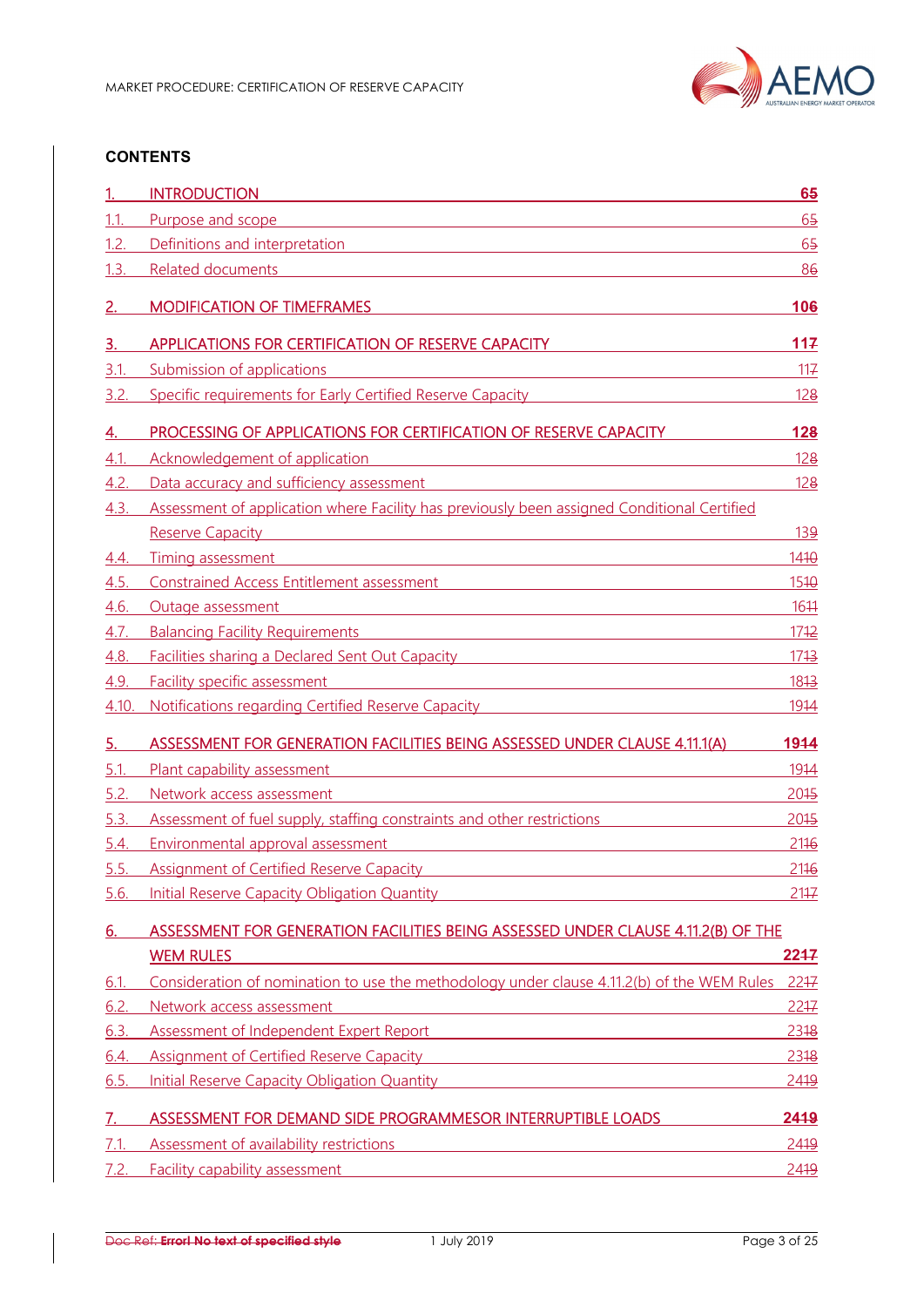

| 7.3.            | Assignment of Certified Reserve Capacity                                                    | 2520            |
|-----------------|---------------------------------------------------------------------------------------------|-----------------|
| 7.4.            | <b>Initial Reserve Capacity Obligation Quantity</b>                                         | 2520            |
|                 | <b>Introduction</b>                                                                         | 5               |
| 1.1.            | Purpose and scope                                                                           | 5               |
| 1.2.            | Definitions and interpretation                                                              |                 |
|                 | <b>Related Documents</b>                                                                    |                 |
|                 | <b>Modification of timeframes</b>                                                           |                 |
| <u>ਤੋ.</u>      | <b>APPLICATIONS FOR CERTIFICATION OF RESERVE CAPACITY</b>                                   |                 |
| <u>3.1.</u>     | Submission of applications                                                                  |                 |
|                 | Specific requirements for Early Certified Reserve Capacity                                  | 8               |
|                 | PROCESSING OF APPLICATIONS FOR CERTIFICATION OF RESERVE CAPACITY                            | 9               |
| <u>4.1.</u>     | Acknowledgement of application                                                              | <u>۹</u>        |
| 4.2.            | Data accuracy and sufficiency assessment                                                    | <u>۹</u>        |
| <u>4.3.</u>     | Assessment of application where Facility has previously been assigned Conditional Certified |                 |
|                 | Reserve Capacity                                                                            | <u>ႍ႖</u>       |
|                 | Timing assessment                                                                           | 40              |
|                 | Constrained Access Entitlement assessment                                                   | 40              |
| <u>4.6.</u>     | Outage assessment                                                                           | $\overline{12}$ |
| 4.7.            | <b>Balancing Facility Requirements</b>                                                      | 43              |
| 4.8.            | <b>Facilities sharing a Declared Sent Out Capacity</b>                                      | -14             |
| 4.9.            | <b>Facility specific assessment</b>                                                         | 14              |
| $4.10 -$        | Notifications regarding Certified Reserve Capacity                                          | 45              |
| <del>5.</del>   | ASSESSMENT FOR GENERATION FACILITIES BEING ASSESSED UNDER CLAUSE 4.11.1(a)                  | 45              |
| 5.1             | Plant capability assessment                                                                 | 45              |
|                 | Network access assessment                                                                   | 46              |
| <u>. 5.</u>     | Assessment of fuel supply, staffing constraints and other restrictions                      | 47              |
| <u>5.4.</u>     | Environmental approval assessment                                                           | 17              |
| 5.5.            | <b>Assignment of Certified Reserve Capacity</b>                                             | 17              |
| 5.6.            | Initial Reserve Capacity Obligation Quantity                                                | 18              |
| <u>ə.</u>       | ASSESSMENT FOR GENERATION FACILITIES BEING ASSESSED UNDER CLAUSE 4.11.2(b) of the           |                 |
|                 | <b>WEM Rules</b>                                                                            | 48              |
| <del>6.1.</del> | Consideration of nomination to use the methodology under clause 4.11.2(b) of the WEM Rules  | $\overline{48}$ |
| 6.2.            | Network access assessment                                                                   | 19              |
| 6.3.            | Assessment of Independent Expert Report                                                     | 49              |
| <u>6.4.</u>     | <b>Assignment of Certified Reserve Capacity</b>                                             | 20              |
| 6.5.            | Initial Reserve Capacity Obligation Quantity                                                | 20              |
| <u>7.</u>       | ASSESSMENT FOR DEMAND SIDE PROGRAMMES0r INTERRUPTIBLE LOADS                                 | <del>20</del>   |
|                 | Assessment of availability restrictions                                                     | 20              |
|                 |                                                                                             |                 |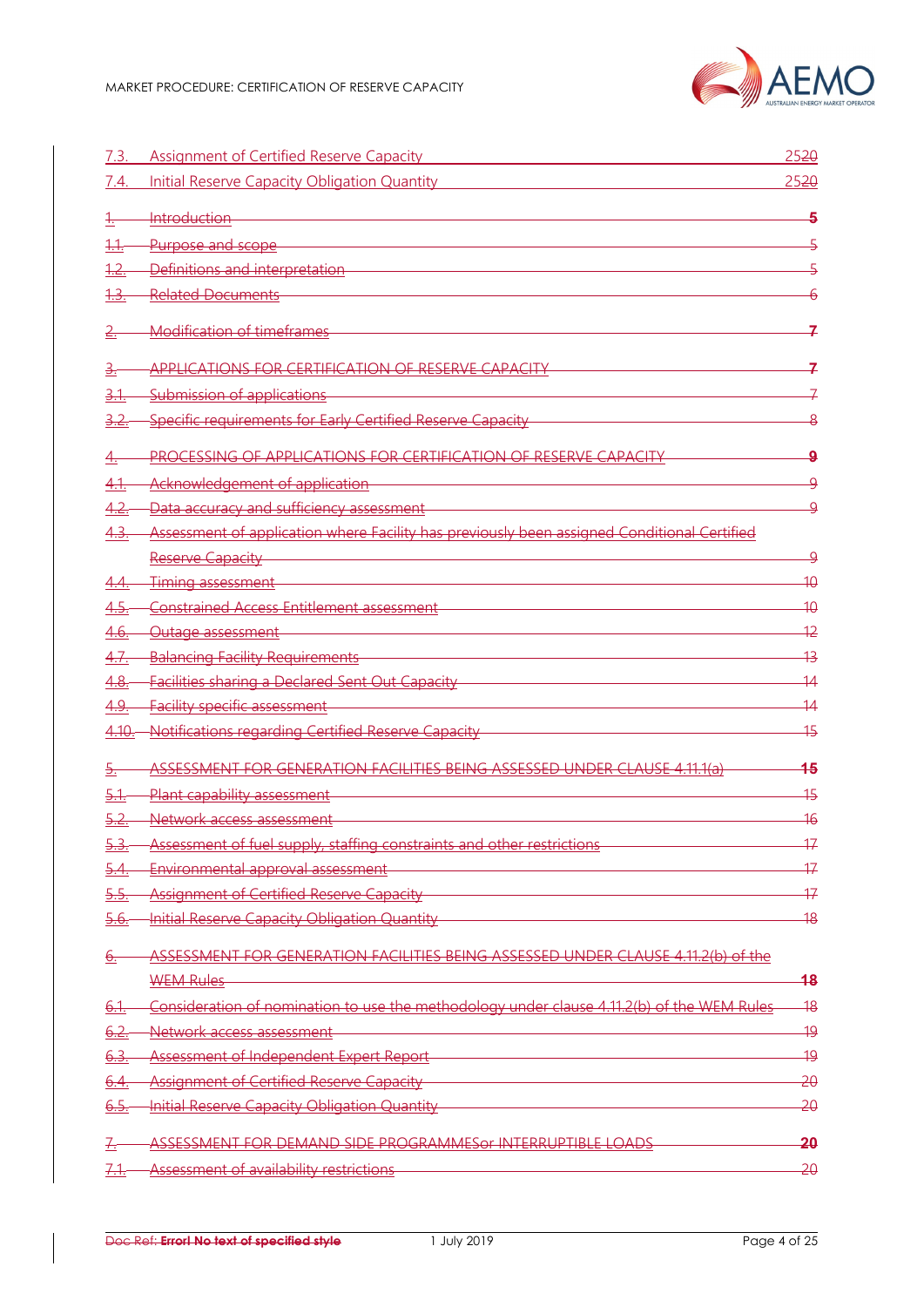

| 7.C.                  | Eacility canability accordent<br><del>a nacility capability assessment</del>                             | า∩ |
|-----------------------|----------------------------------------------------------------------------------------------------------|----|
| 72<br><del>1.J.</del> | <b>Assignment of Certified Reserve Capacity</b>                                                          |    |
| $\tau$ . $\tau$ .     | Initial Reserve Canacity Obligation Quantity<br><del>. million Reserve capacity Ophquilon Quantity</del> |    |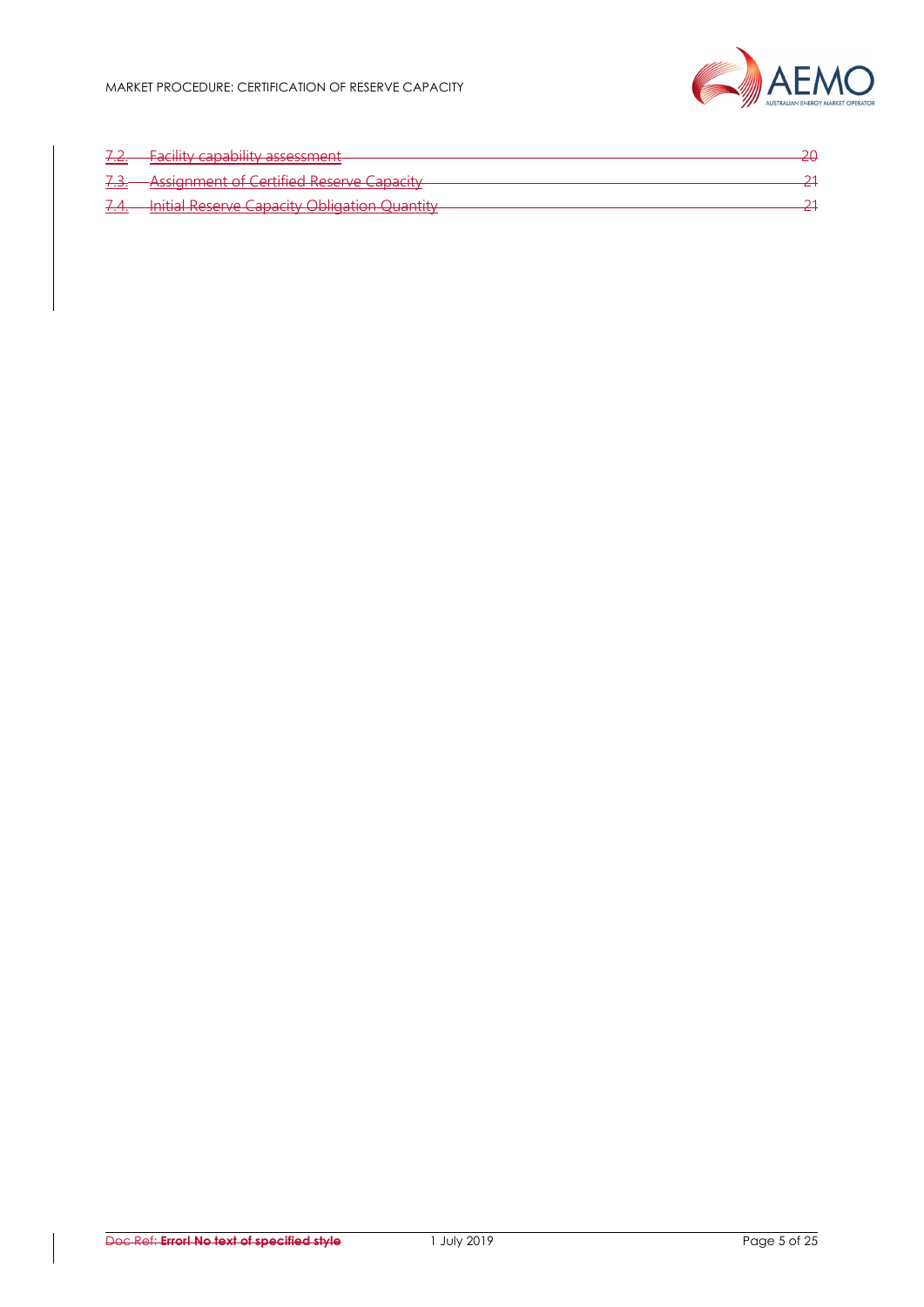

# **1. INTRODUCTION**

#### **1.1. Purpose and scope**

- The Procedure describes the processes that:
- 1.1.1 This Market Procedure: is the Certification of Reserve Capacity (Procedure) is made under clauses 4.9.10 and 4.28C.15 of the Wholesale Electricity Market (WEM) Rules. (WEM Rules) This is the Certification of Reserve Capacity Procedure made under clauses 4.9.10 and 4.28C.15 of the Wholesale Electricity Market Rules (WEM Rules)

 $1.1.1$ 

- $1.1.2.$ Theseis Procedure haves effect only for the purposes set out in the WEM Rules and the WEM Rules prevail over this Procedure to the extent of any inconsistency.
- The purpose of this Procedure is to describes the processes that:  $1.1.3$ 
	- (a) Market Participants must follow when applying for Certified Reserve Capacity [cClause 4.9.10(a)] or Early Certified Reserve Capacity [cClause 4.28C.15];
		- (b) AEMO must follow in processing an application for Certified Reserve Capacity, including how
			- (i) Certified Reserve Capacity is assigned; and
			- (ii) Reserve Capacity Obligation Quantities are set [Clause 4.9.10(b)]; and
		- AEMO must follow in processing an application for Certified Reserve Capacity, including how:
	- (c) AEMO must follow in approving Capacity Credits associated with Early Certified Reserve Capacity [cClause 4.28C.15].
- This Procedure also specifies the format of data required to be submitted by a Market  $1.1.4.$ Participant applying for Certified Reserve Capacity **[cClause 4.9.3(a)]**.
- In this Procedure, where obligations are conferred on a Rule Participant, that Rule Participant  $1.1.5.$ must comply with the relevant obligations in accordance with clauses 2.9.7, 2.9.7A, 2.9.7B, 2.9.7C and 2.9.8 of the WEM Rules, as applicable.
- $1.16$ Reference to particular WEM Rules within the Procedure in bold and square brackets [clause XX] are included for convenience only, and are not part of this Procedure.

#### **1.2. Definitions and interpretation**

1.2.1. Glossary

Terms defined in the WEM Rules have the same meanings in this Procedure unless otherwise specified in this clause.

The words, phrases and abbreviations in the table below have the meanings set out opposite them in the table when used in this Procedure.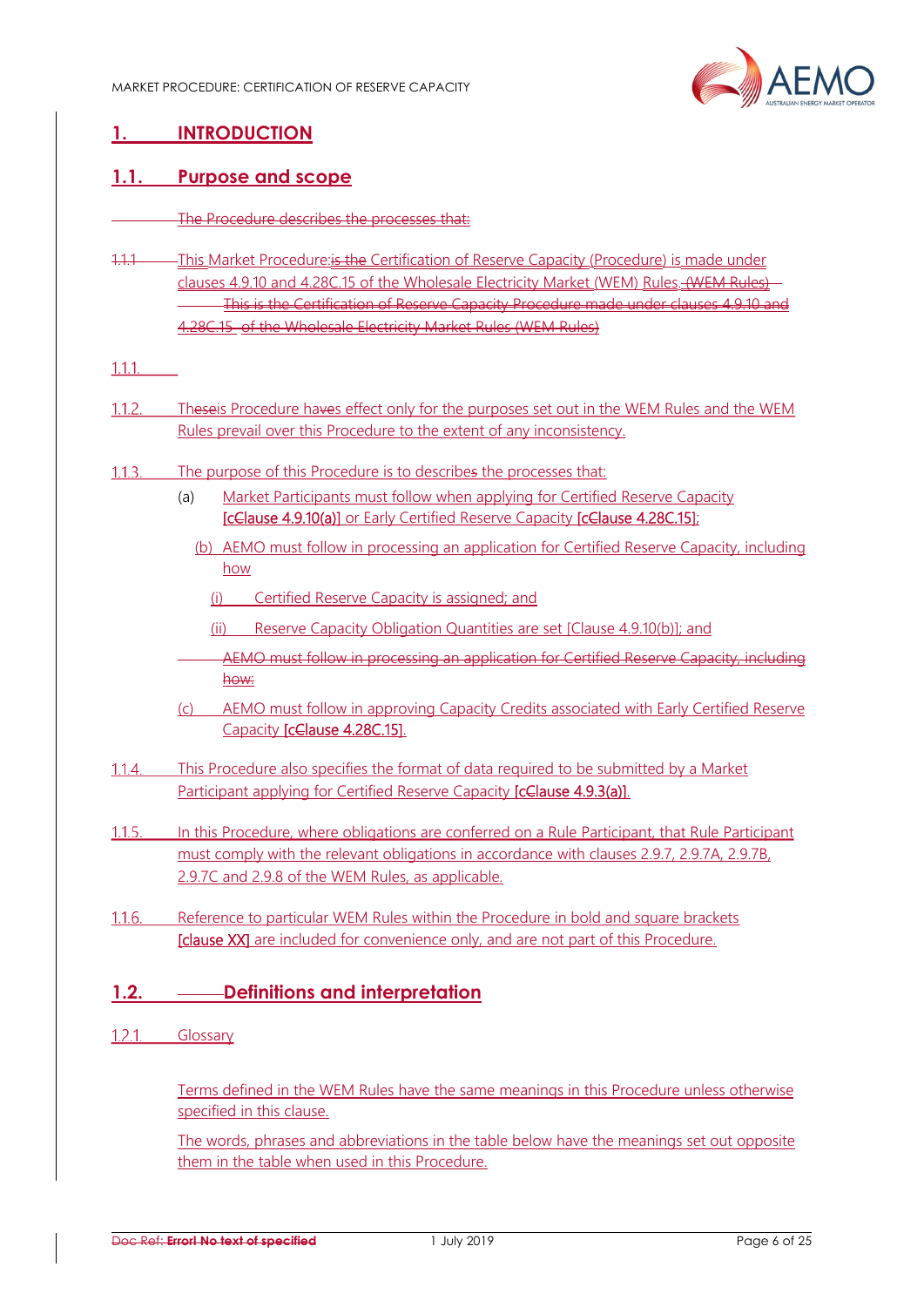

| <u>Term</u>        | <b>Definition</b>    |
|--------------------|----------------------|
| <b>DSOC</b>        | In respect of        |
| Owner              | <b>Facilities</b>    |
|                    | sharing, or          |
|                    | proposing to         |
|                    | share, a             |
|                    | <b>Declared Sent</b> |
|                    | <b>Out Capacity</b>  |
|                    | (DSOC), the          |
|                    | party that           |
|                    | holds, or            |
|                    | proposes to          |
|                    | hold, the            |
|                    | access               |
|                    | arrangement          |
|                    | to which the         |
|                    | <b>DSOC</b> applies. |
| <b>Temperature</b> | The                  |
| <b>Dependence</b>  | information          |
| <b>Curve</b>       | provided by a        |
|                    | Market               |
|                    | Participant          |
|                    | under clause         |
|                    | 4.10.1(e)(i) of      |
|                    | the WEM              |
|                    | <b>Rules with</b>    |
|                    | respect to a         |
|                    | generation           |
|                    | system other         |
|                    | <u>than an</u>       |
|                    | Intermittent         |
|                    | Generator, as        |
|                    | detailed in the      |
|                    | manufacturer's       |
|                    | technical            |
|                    | specifications       |
|                    | or as                |
|                    | determined by        |
|                    | an                   |
|                    | <i>independent</i>   |
|                    | engineering          |
|                    | firm.                |
| Wholesale          | An interface         |
| Electricity        | system that          |
| <b>Market</b>      | <b>AEMO</b> uses to  |
| <b>System</b>      | administer           |
| (WEMS)             | and operate          |
|                    | the Wholesale        |
|                    | Electricity          |
|                    | Market               |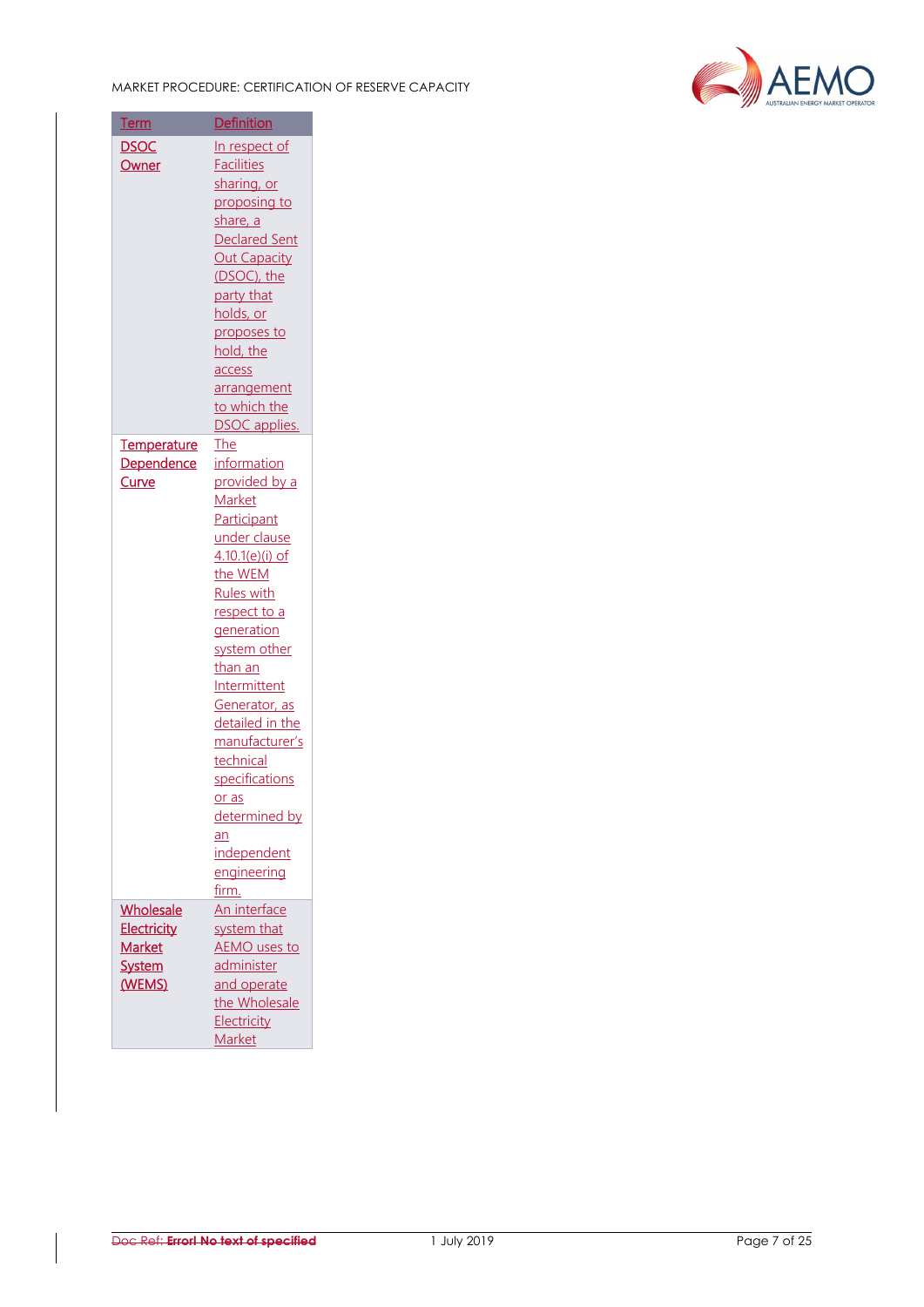

#### $1.2.2.$ 1.2.2 Interpretation

The following principles of interpretation apply to this Procedure unless otherwise expressly indicated:

- (a) Rreferences to time are references to Australian Western Standard Time.
- (b) terms that are capitalised, but not defined in this Procedure, have the meaning given in the WEM Rules;
	- (c) to the extent that this Procedure is inconsistent with the WEM Rules, the WEM Rules prevail to the extent of the inconsistency;
	- (d) a reference to the WEM Rules or Market Procedures includes any associated forms required or contemplated by the WEM Rules or Market Procedures; and

(e) words expressed in the singular include the plural and vice versa.

In this Procedure the conventions specified in sections 1.3 to 1.5 of the WEM Rules apply.

#### **1.3. Related dDocuments**

The following Market Procedures, Power System Operation Procedures (PSOPs) and market documents (available on the Market Web-Site<sup>1</sup>) provide background information to this Procedure:

- (a) Market Procedure: Notices and Communications;
	- (b) Market Procedure: Facility Registration, De-registration and Transfer;
	- (c) Market Procedure: Rule Participant Registration and De-Registration;
- (d) Market Procedure: Balancing Facility Requirements;
	- (e) Market Procedure: Declaration of Bilateral Trades and the Reserve Capacity Auction;
	- (f) Market Procedure: Reserve Capacity Performance Monitoring;
	- (g) Market Procedure: Reserve Capacity Security;
- (h) Market Procedure: Reserve Capacity Testing;
	- (i) PSOP: Facility Outages; and
- (j) WEMS MPI User Guide.

| <u>Doforonco</u><br>n <del>cici cricc</del> | <b>Title</b><br><del>11110</del>                                                   |
|---------------------------------------------|------------------------------------------------------------------------------------|
| −                                           | <b>Market Procedure: Balancing Facility Requirements</b>                           |
| ₿                                           | Market Procedure: Declaration of Bilateral Trades and the Reserve Capacity Auction |
|                                             | Market Procedure: Facility Registration, De-Registration and Transfer              |
|                                             | <b>Market Procedure: Notices and Communications</b>                                |
| ŧ                                           | Market Procedure: Reserve Capacity Performance Monitoring                          |
|                                             | Market Procedure: Reserve Capacity Security                                        |
| ⊌                                           | Market Procedure: Reserve Capacity Testing                                         |

Doc Ref: **Error! No text of specified** 1 July 2019 Page 8 of 25 1 Available at http://aemo.com.au/Electricity/Wholesale-Electricity-Market-WEM/Procedures.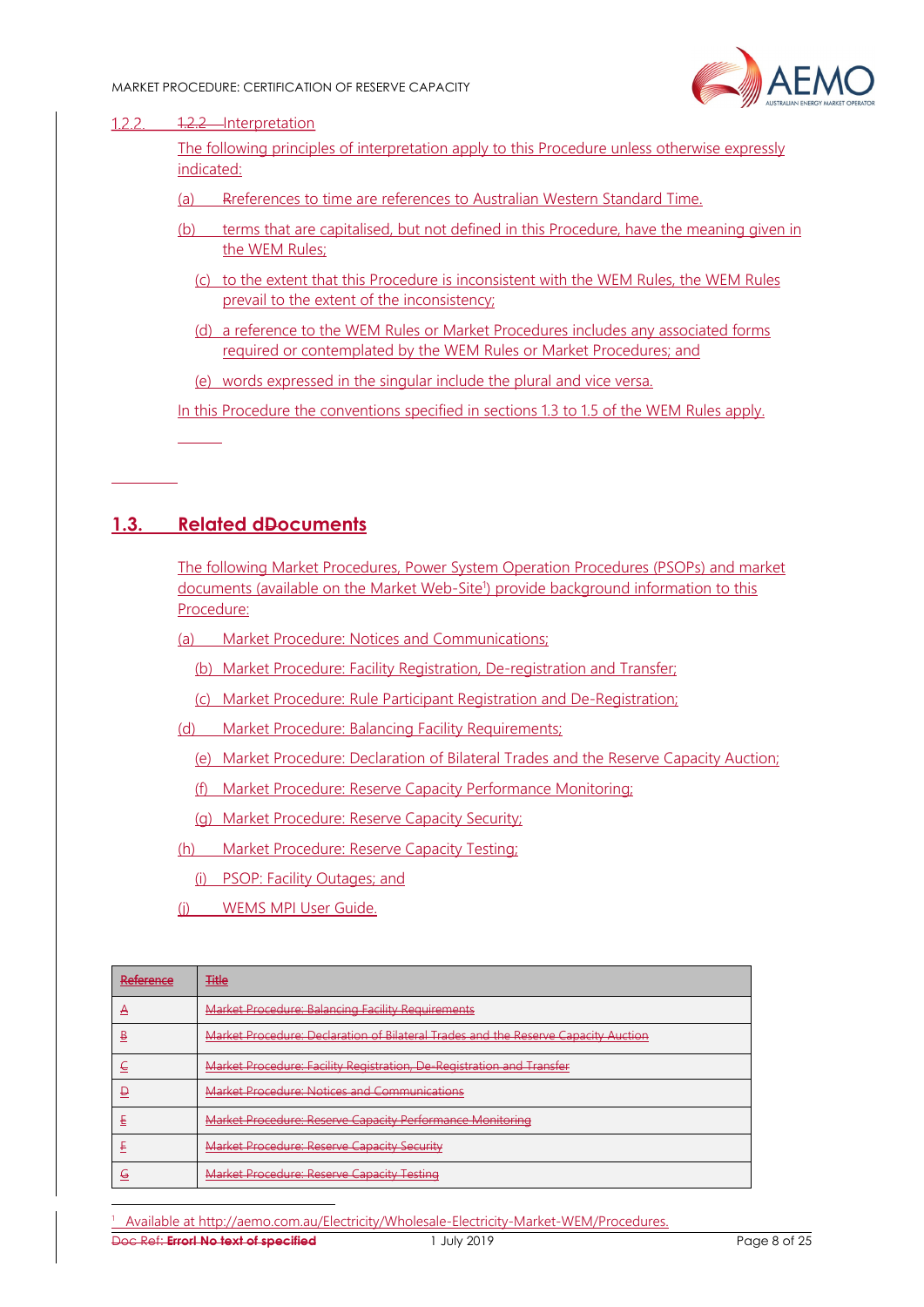

| Reference<br><b>INVESTIGATION</b> | <b>Title</b>                                                        |
|-----------------------------------|---------------------------------------------------------------------|
| Ħ                                 | Market Procedure: Rule Participant Registration and De-Registration |
|                                   | <b>PSOP: Facility Outages</b>                                       |
|                                   | <b>WEMS MPI User Guide</b>                                          |

#### **1. PROCEDURE OVERVIEW**

#### **1.1. Relationship with the Wholesale Electricity Market Rules**

This Market Procedure for Certification of Reserve Capacity (Procedure) is made in accordance with clauses 4.9.10 and 4.28C.15 of the Wholesale Electricity Market Rules (WEM Rules).

#### 1.2. Interpretation

121 In this Procedure:

- (a) terms that are capitalised but not defined in this Procedure have the meaning given in the WEM Rules:
- (a) to the extent that this Procedure is inconsistent with the WEM Rules, the WEM Rules prevail to the extent of the inconsistency;
- (b) a reference to the WEM Rules or Market Procedures includes any associated forms required or contemplated by the WEM Rules or Market Procedures; and
- (c) words expressed in the singular include the plural or vice versa.

1.2.2. In addition, the following defined terms have the meaning given.

#### **Table 1: Defined terms**

| <b>Term</b>                                                 | <b>Definition</b>                                                                                                                                                                                                                                                                                |
|-------------------------------------------------------------|--------------------------------------------------------------------------------------------------------------------------------------------------------------------------------------------------------------------------------------------------------------------------------------------------|
| <b>DSOC Owner</b>                                           | In respect of Facilities sharing, or proposing to share, a Declared Sent Out Capacity<br>(DSOC), the party that holds, or proposes to hold, the access arrangement to which the<br><b>DSOC</b> applies.                                                                                          |
| <b>Temperature Dependence</b><br>Curve                      | The information provided by a Market Participant under clause $4.10.1(e)(i)$ of the WEM<br>Rules with respect to a generation system other than an Intermittent Generator, as<br>detailed in the manufacturer's technical specifications or as determined by an<br>independent engineering firm. |
| <b>Wholesale Electricity</b><br><b>Market System (WEMS)</b> | An interface system that AEMO uses to administer and operate the Wh-<br>Electricity Market.                                                                                                                                                                                                      |

#### 1.3. Purpose and application of this Procedure

1.3.1. The Procedure describes the processes that:

a) Market Participants must follow when applying for Certified Reserve Capacity [Clause 4.9.10(a)] or Early Certified Reserve Capacity [Clause 4.28C.15];

<sup>1.1.1.</sup> References to particular WEM Rules within the Procedure, which are in bold and square brackets [Clause XX] or [Section XX] are current as at 1 October 2017. These references are included for convenience only and are not part of this Procedure.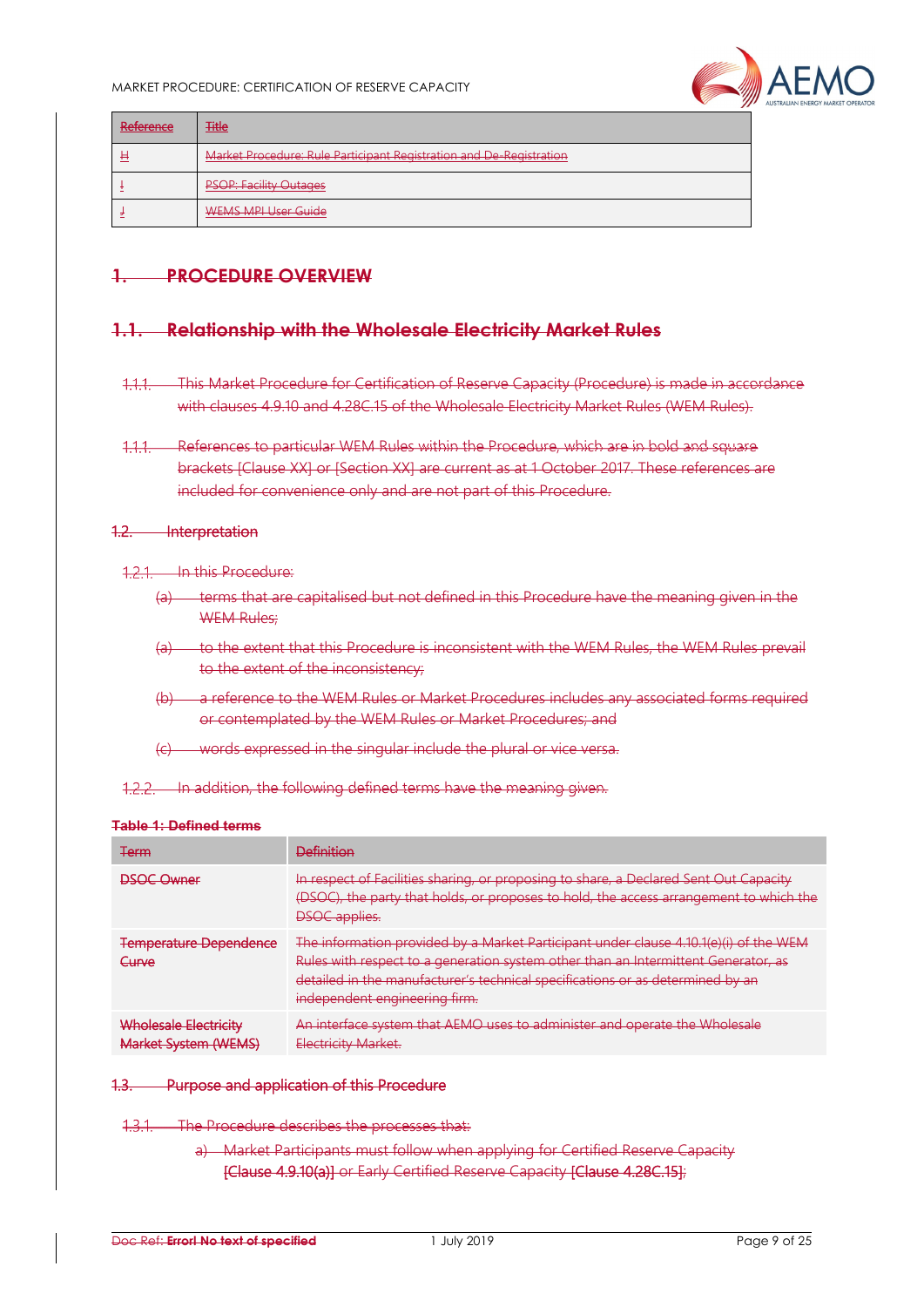

- b) AEMO must follow in processing an application for Certified Reserve Capacity, including how:
	- i. Certified Reserve Capacity is assigned; and
	- ii. Reserve Capacity Obligation Quantities are set [Clause 4.9.10(b)]; and
- c) AEMO must follow in approving Capacity Credits associated with Early Certified Reserve Capacity [Clause 4.28C.15].
- 1.2.1 This Procedure also specifies the format of data required to be submitted by a Market Participant applying for Certified Reserve Capacity [Clause 4.9.3(a)].
- 1.2.2 In this Procedure, where obligations are conferred on a Rule Participant, that Rule Participant must comply with the relevant obligations in accordance with clauses 2.9.6, 2.9.7, 2.9.7A and 2.9.8 of the WEM Rules, as applicable.

#### 1.3 Associated documents

- 1.3.1 The following Market Procedures (available on the Market Web-site<sup>2</sup>) provide background information to this Procedure:
	- a) Balancing Facility Requirements;
	- b) Declaration of Bilateral Trades and the Reserve Capacity Auction;
	- c) Facility Registration, De-Registration and Transfer;
	- d) Notices and Communications.
	- e) Reserve Capacity Performance Monitoring;
	- f) Reserve Capacity Security;
	- g) Reserve Capacity Testing; and
	- h) Rule Participant Registration and De-Registration.
- 1.3.2 The following Power System Operation Procedure (available on the Market Web-site<sup>3</sup>) provides background information to this Procedure:
	- a) Facility Outages.
- 1.3.3 The following market documents provide background information to this Procedure:
	- a) WEMS User Guide<sup>:4</sup> and
	- b) Load for Scheduled Generation Help Guide.<sup>5</sup>

#### **2. MODIFICATION OF TIMEFRAMES**

 $2.1.1$ AEMO may modify or extend the dates or times specified in this Procedure in relation to the Reserve Capacity Cycle outlined in clausesection 4.1 of the WEM Rules. If AEMO extends a date or time, then it must publish a notice of the modified or extended time or date on the Market

<sup>2</sup> <sup>2</sup> - Available at <u>http://aemo.com.au/Electricity/Wholesale-Electricity-Market-WEM/Procedures</u>.<br><sup>3</sup> - Available at http://aemo.com.au/Electricity/Mholesale-Electricity-Market-WEM/Procedures.

<sup>&</sup>lt;sup>3</sup> - Available at <u>http://aemo.com.au/Electricity/Wholesale-Electricity-Market-WEM/Procedures</u>.<br><sup>4</sup> - Available from the help section of the WEMS Market Participant Interface (MPI): https://wen

vailable from the help section of the WEMS Market Participant Interface (MPI): <u>https://wen</u> Available at https://aemo.com.au/Electricity/Wholesale-Electricity-Market-WEM/Reserve-capacity-mechanism/Certification-ofreserve-capacity.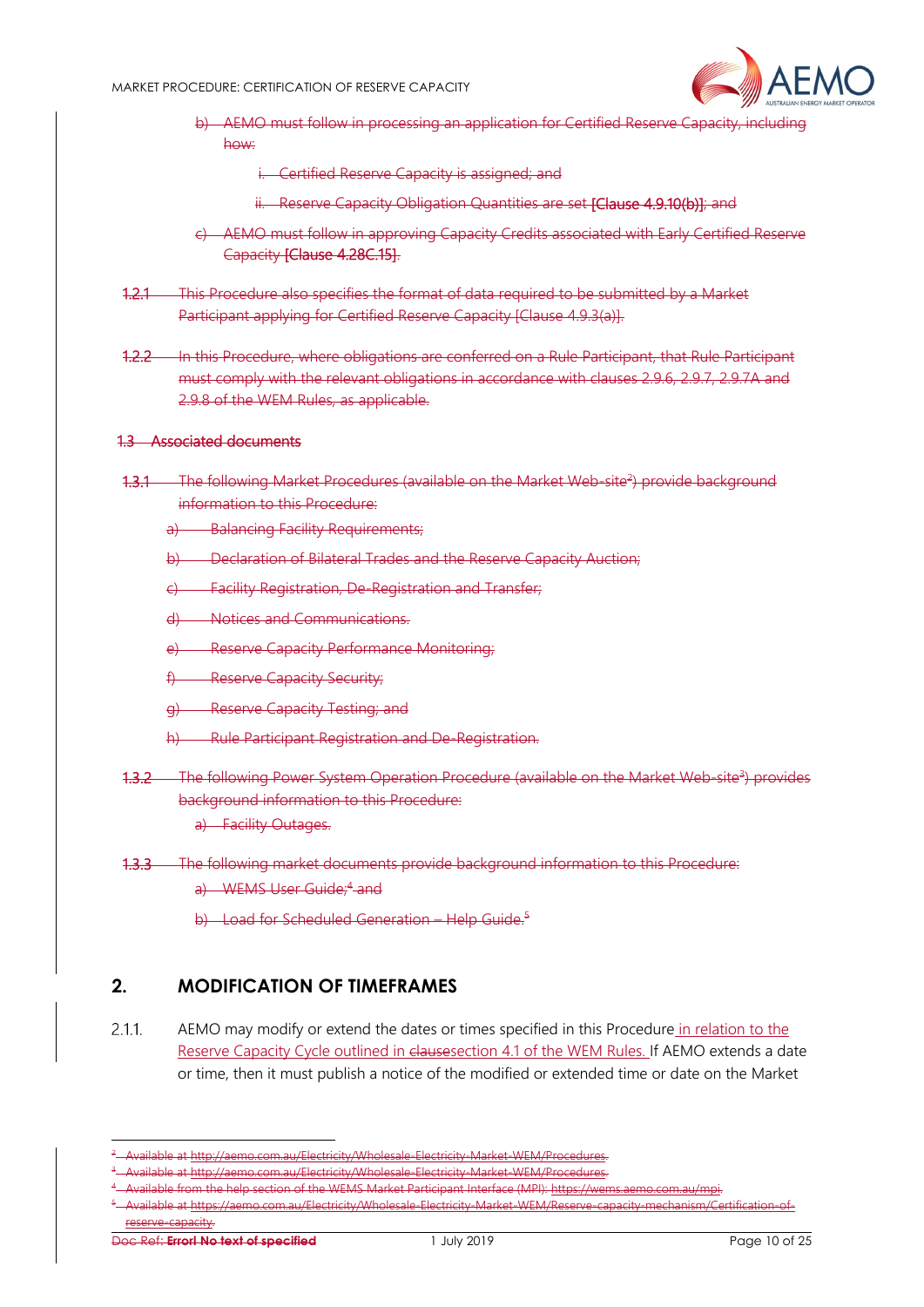

Web Site, which must include when the modified or extended date or time takes effect [celause\_-4.1.32].

 $2.1.2.$ AEMO may, in its sole discretion, modify or extend other dates or times in this Procedure to the extent permitted under the WEM Rules.

# **3. APPLICATIONS FOR CERTIFICATION OF RESERVE CAPACITY**

#### **3.1. Submission of applications**

- $3.1.1$ A Market Participant may lodge an application for Certified Reserve Capacity including all supporting documentation as described in clause 4.10.1 of the WEM Rules in respect of a Reserve Capacity Cycle between:
	- $(b)$ (a) 9.00 AM on the first Business Day falling on or following 1 May of Year 1 of the Reserve Capacity Cycle; and
		- (b) 5.00 PM on the last Business Day falling on or before 1 July of Year 1 of the Reserve Capacity Cycle [celauses 4.1.7, 4.1.11 and 4.9.1(a)]; or-
		- (c) Iin accordance with any modified or extended dates as per step 2.1.1
- A Market Participant may lodge an application for Conditional Certified Reserve Capacity for a  $3.1.2.$ future Reserve Capacity Cycle at any time prior to 9:00 AM on the first Business Day falling on or following 1 May of Year 1 of the Reserve Capacity Cycle to which the application relates  $[cC$  auses 4.1.7(b) and 4.9.1(b)].
- $3.1.3.$ A Market Participant with a Facility that meets the criteria outlined in clause 4.28C.1 of the WEM\_-Rules may lodge an application for Early Certified Reserve Capacity at any time before 1-January of Year 1 of the Reserve Capacity Cycle to which the application relates [cClause 4.28C.2]. Each application for Early Certified Reserve Capacity must relate to a single future Reserve Capacity Cycle [celause 4.28C.3].
- $3.1.4.$ Before submitting an application for a Facility under step 3.1.1, 3.1.2 or 3.1.3, an applicant must ensure that it is registered as a Market Participant. [cClause 4.28C.3].
- $3.1.5.$ A Market Participant may then apply for certification of Reserve Capacity if [celause 4.8.1]: (d)(a) the Facility is a Registered Facility other than a Network; or
	- $(e)(a)$  the Facility is not a Registered Facility, but the Market Participant intends to have the Facility registered as a Registered Facility other than a Network by the commencement date of the Reserve Capacity Obligations for the relevant Reserve Capacity Cycle as specified in clause 4.1.26 of the WEM Rules.
- $3.1.6.$ If the Facility is not a Registered Facility then the Market Participant must ensure the Facility name is registered in WEMS for the purposes of the Certified Reserve Capacity application in accordance with the Market Procedure: for Facility Registration, De-Registration and Transfer. Registration of a Facility name in WEMS is an administrative process that is separate from the process of registering the Facility as a Registered Facility under the WEM Rules.
- $3.1.7$ A Market Participant who lodges an application for Certified Reserve Capacity for a Facility must provide the information specified in clause 4.9.3 of the WEM Rules to AEMO. The format for the data specified in clause 4.10.1 that must be provided [Cclause 4.9.3(a)] is set out in step -3.1.8 of this Procedurebelow. The information provided for each Facility must be accurate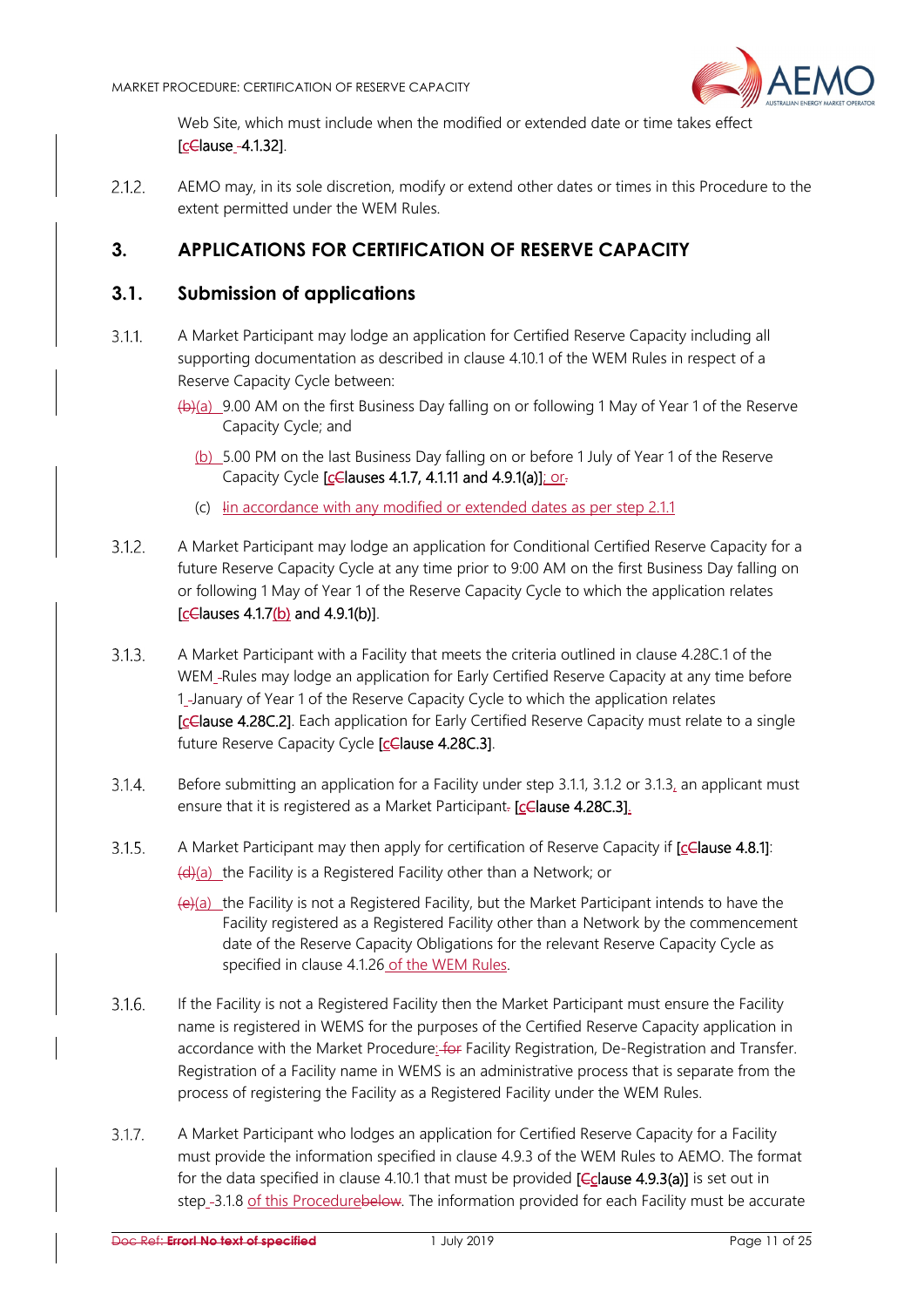

for the relevant Reserve Capacity Cycle. Further details on supporting information requirements are indicated by 'mandatory' and 'optional' submission fields in the application for Certified Reserve Capacity in WEMS.

- $3.1.8.$ A Market Participant must lodge an application for Certified Reserve Capacity, including any supporting documentation, through WEMS. Participants must include documentation for all mandatory submission fields and may include documentation for the optional submission fields where appropriate. Supporting documentation may be submitted in any of the following formats:
	- (a) compressed ZIP files (where the files in the archive must be in any of the formats listed below);
	- (b) Microsoft Office (.xlsx, .xls, .docx, doc, pptx or .ppt);
	- (c) Adobe PDF;
	- (d) .txt or .csv; or
	- (e) common image formats (.jpg, .png, .gif, .bmp).

#### **3.2. Specific requirements for Early Certified Reserve Capacity**

- $3.2.1$ In addition to the requirements of step 3.1.7 of this Procedure, an application for Early Certified Reserve Capacity must:
	- (a) relate to a single future Reserve Capacity Cycle  $[**C**$ clause 4.28C.3]; and
	- (b) state that the applicant intends to trade all assigned Certified Reserve Capacity bilaterally as defined in clause 4.14.2 of the WEM Rules [celause 4.28C.4].
- $3.2.2.$ An applicant for Early Certified Reserve Capacity must, within 30 Business Days of receiving the notification under step 4.10.34.10.34.10.1(b), ensure that AEMO holds the benefit of a Reserve Capacity Security equal to 25 percent of the Benchmark Reserve Capacity Price included in the most recent Request for Expressions of Interest at the specified time and date, multiplied by an amount equal to the amount of Early Certified Reserve Capacity assigned to the Facility under step 4.10.34.10.1(b) of this Procedure **[celauses 4.28C.8 and 4.28C.9]**. For further details of the process refer to the Market Procedure: for Reserve Capacity Security.

#### **4. PROCESSING OF APPLICATIONS FOR CERTIFICATION OF RESERVE CAPACITY**

#### **4.1. Acknowledgement of application**

- $4.1.1.$ AEMO must notify each applicant for Certified Reserve Capacity that its application has been received within one Business Day [Cclause 4.9.6]. This notification is automated and provided through WEMS.
- $4.1.2$ An applicant must contact AEMO and arrange to resubmit its application for Certified Reserve Capacity where it has not received a notification of receipt of the application within the timeframe in step 4.1.1. The application resubmission must be made during the applicable lodgement period specified in steps 3.1.1, 3.1.2 or 3.1.3 of this Procedure or as modified by AEMO under step 2.1.1 of this Procedure and in accordance with clause 4.1.11 of the WEM Rules [cClause 4.9.7].

#### **4.2. Data accuracy and sufficiency assessment**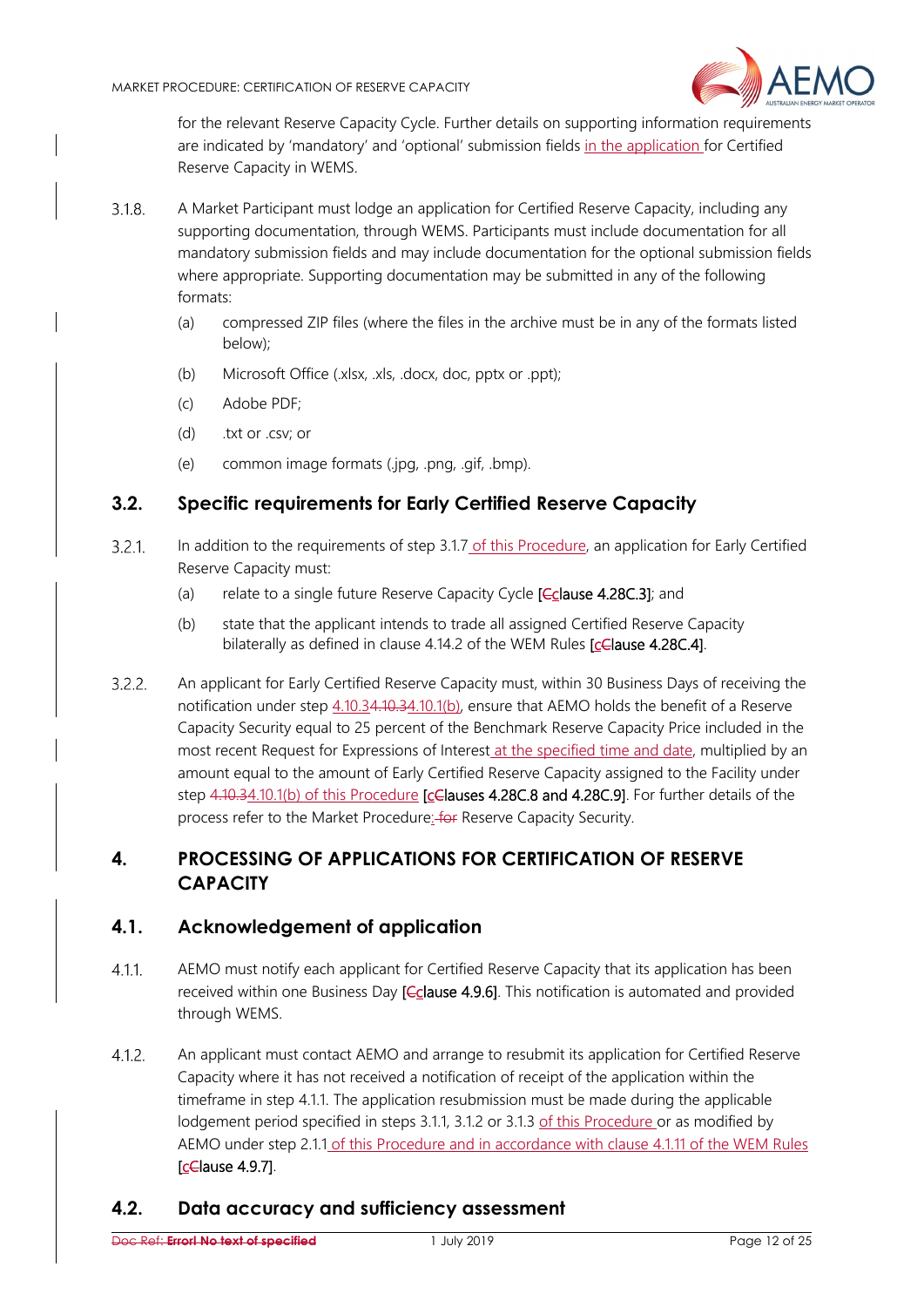

- $4.2.1$ . AEMO must check that:
	- (a) all required information has been provided;
	- (b) the information provided is of sufficient detail; and
	- (c) supporting information has been provided in respect of the capacity of the Facility.
- $4.2.2.$ A complete application with all supporting documentation for a submission must be provided prior to the application deadline specified in step  $3.1(1(b)\oplus)$  of this Procedure **[Cclause 4.1.11**]. The sSupporting information required is described inunder clause 4.10 of the WEM Rules.
- $4.2.3.$ Where AEMO, following its assessment in step 4.2.1 of this Procedure, requires clarification of the information provided originally and/or further information to process the application:
	- (a) AEMO must as soon as practicable request clarification or further information; and
	- (b) The applicant must respond to the request as soon as practicable and limit any information provided to the scope of AEMO's request.

#### **4.3. Assessment of application where Facility has previously been assigned Conditional Certified Reserve Capacity**

- Where a Market Participant re-lodges an application for Certified Reserve Capacity for a Facility  $4.3.1.$ that has previously been assigned Conditional Certified Reserve Capacity, AEMO must check whether the:
	- (a) application is consistent with the information used to assign the Conditional Certified Reserve Capacity; and
	- (b) information remains correct as at 5:00 pm on the last Business Day falling on or before 1-July of Year 1 for that future Reserve Capacity Cycle [celause 4.9.5].
- $4.3.2.$ A re-lodged application for Certified Reserve Capacity must include [celause 4.10.1(bA)]:
	- (a) evidence of an Arrangement for Access or evidence that the Market Participant has accepted an Access Proposal from the relevant Network Operator made in respect of the Facility;
	- (b) evidence that the Facility will be entitled to have access from a specified date; $6$
	- (c) where the Facility is not a Constrained Access Facility, evidence of the level of unconstrained network access associated with the Arrangement for Access or Access Proposal referred to in clause 4.10.1(bA)(i) of the WEM Rules;
	- (d) where relevant, whether the Facility is a Constrained Access Facility; and
	- (e) details of any constraints that may apply.
- $4.3.3.$ Where a re-lodged application does not include details of network access as required under step 4.3.2 of this Procedure, AEMO must reject the application on the basis that the Market Participant has not provided all the information required under clause 4.10.1(bA) of the WEM -Rules.
- $4.3.4.$ Where AEMO determines that a re-lodged application for Certified Reserve Capacity:
	- (a) is consistent with the information used to assign the Conditional Certified Reserve Capacity;

Doc Ref: **Error! No text of specified** 1 July 2019 Page 13 of 25 <sup>6</sup> The specified date must be prior to when the Facility, or part of the Facility, will have completed all Commissioning Tests and be capable of meeting Reserve Capacity Obligations in full [Cclause 4.10.1(c)(iii)(7)].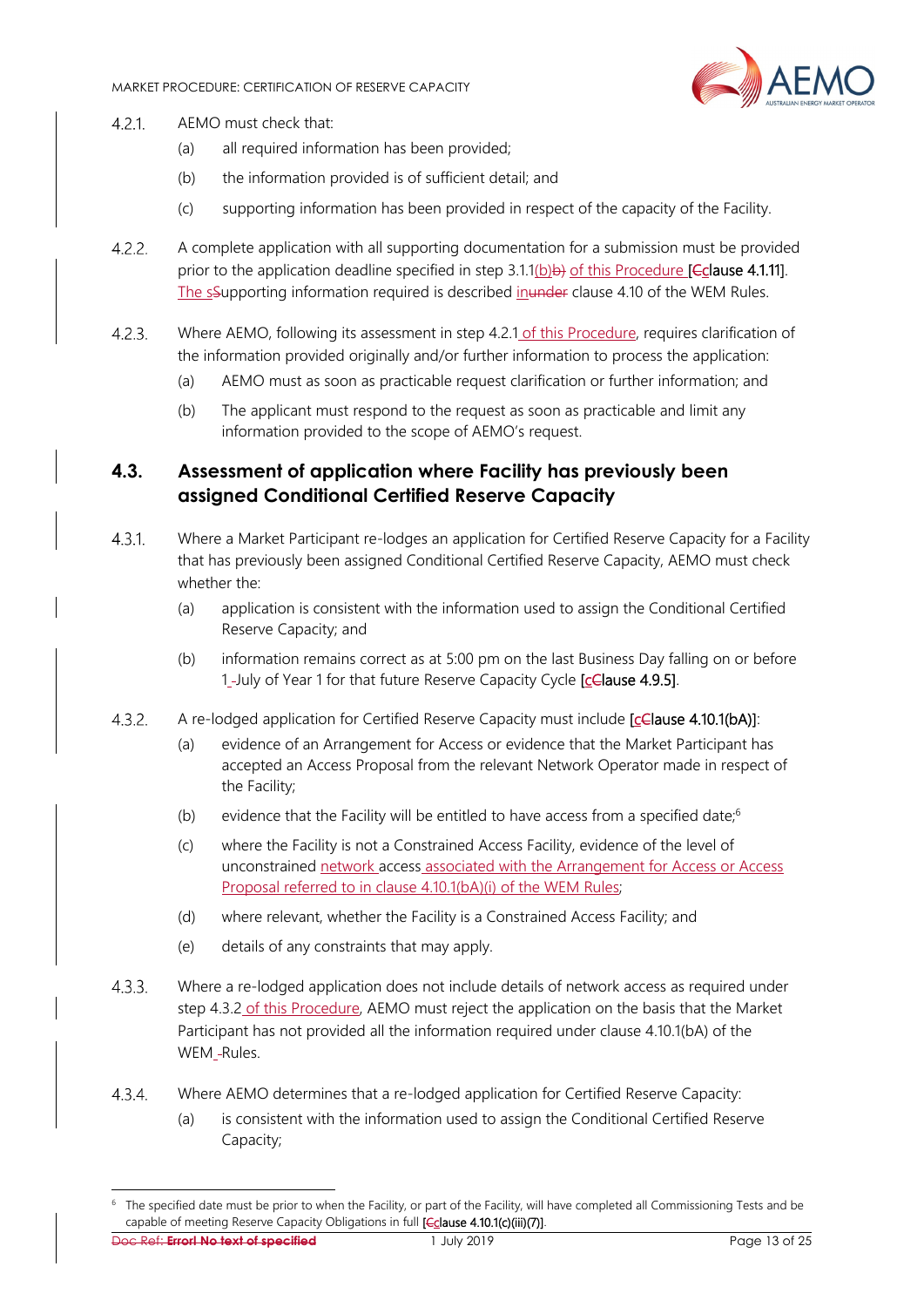

- (b) is correctaceurate; and
- (c) provides details of network access required under step 4.3.2 of this Procedure,

AEMO must confirm the Certified Reserve Capacity, Reserve Capacity Obligation Quantity and the Reserve Capacity Security levels. For an Intermittent Generator, the level of Certified Reserve Capacity must be re-calculated in accordance with clause 4.11.2(b) of the WEM Rules [cClause 4.9.5(c)].

- 435 Where AFMO determines that:
	- (a) a re-lodged application is inconsistent with the information used to assign the Conditional Certified Reserve Capacity; or
	- (b) the information in the re-lodged application is inaccurate,

AEMO must disregard the Conditional Certified Reserve Capacity when processing the application [celause 4.9.5(d)].

#### **4.4. Timing assessment**

- $441$ AEMO must not assign Certified Reserve Capacity to a Facility that<sup>7</sup>:
	- (a) is not operational or is not scheduled to commence operation for the first time so as to meet its Reserve Capacity Obligations by 1 October of Year 3 of the relevant Reserve Capacity Cycle [*Cclause 4.11.1(c)(ii)]*; or
	- (b) will cease operation permanently, and hence cease to meet Reserve Capacity Obligations, earlier than 1 August of Year 4 of the relevant Reserve Capacity Cycle [cClause 4.11.1(c)(iii)]; or
	- (c) is not expected to be a Registered Facility by the time its Reserve Capacity Obligations for the relevant-Reserve Capacity Cycle would commence take effect [cClause 4.11.1(f)].

Doc Ref: **Error! No text of specified** 1 July 2019 Page 14 of 25

 $7$  For a full list of circumstances where AEMO must not assign Certified Reserve Capacity, or where AEMO may assign Certified Reserve Capacity but must not exceed specified limits, see clause 4.11.1 of the WEM Rules.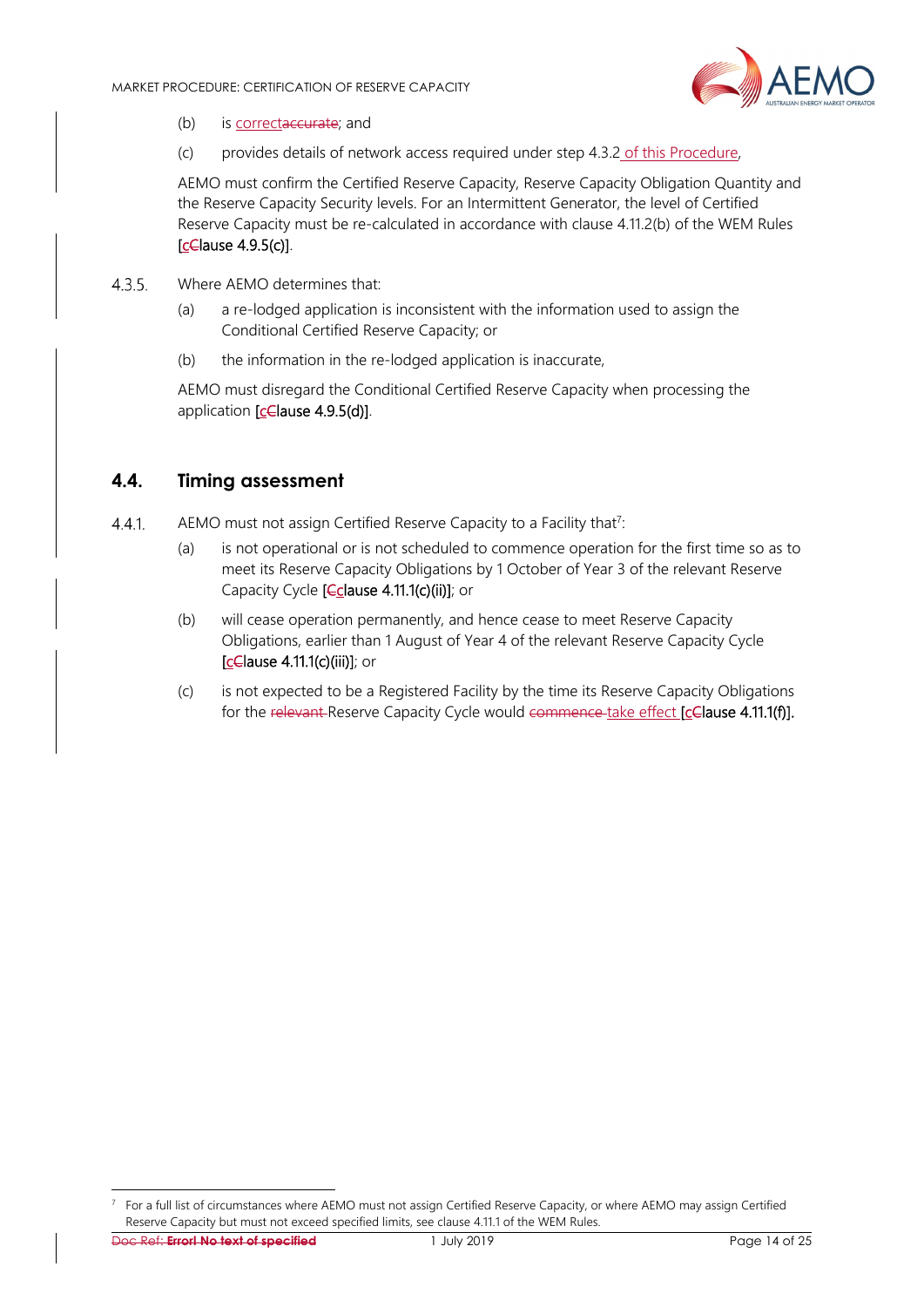

#### **4.5. Constrained Access Entitlement assessment**

- $4.5.1$ Where a Market Participant provides information under clause 4.10.1(bA) of the WEM Rules that a Facility is a Constrained Access Facility, AEMO must request the Network Operator to determine the Constrained Access Entitlement for the Facility [cClause 4.10A.1].
- $4.5.2.$ AEMO may confirm with the Network Operator that the information provided by the Market Participant under step 4.5.1 of this Procedure is complete, accurate and up to date with the Network Operator [cClause - 4.11.5].
- $4.5.3.$ Where there is any inconsistency between the information provided under steps 4.5.1 and 4.5.2 of this Procedure, the requirement for AEMO to request the Network Operator to determine the Constrained Access Entitlement for the relevant Facility under clause 4.10A.1 of the WEM -Rules will be based on the confirmation provided by the Network Operator [cClause 4.10A.2].
- $4.5.4.$ Where the Network Operator requires information from AEMO to determine the Constrained Access Entitlement for a Constrained Access Facility, AEMO must [Cclause 4.10A.6]:
	- (a) where the information is reasonably available to it and within two Business Days of athe request from the Network Operator, provide the Network Operator with any information requested by the Network Operator irrespective of the confidentiality status of that information under the WEM Rules; and
	- (b) inform the Network Operator of the confidentiality status of the information provided.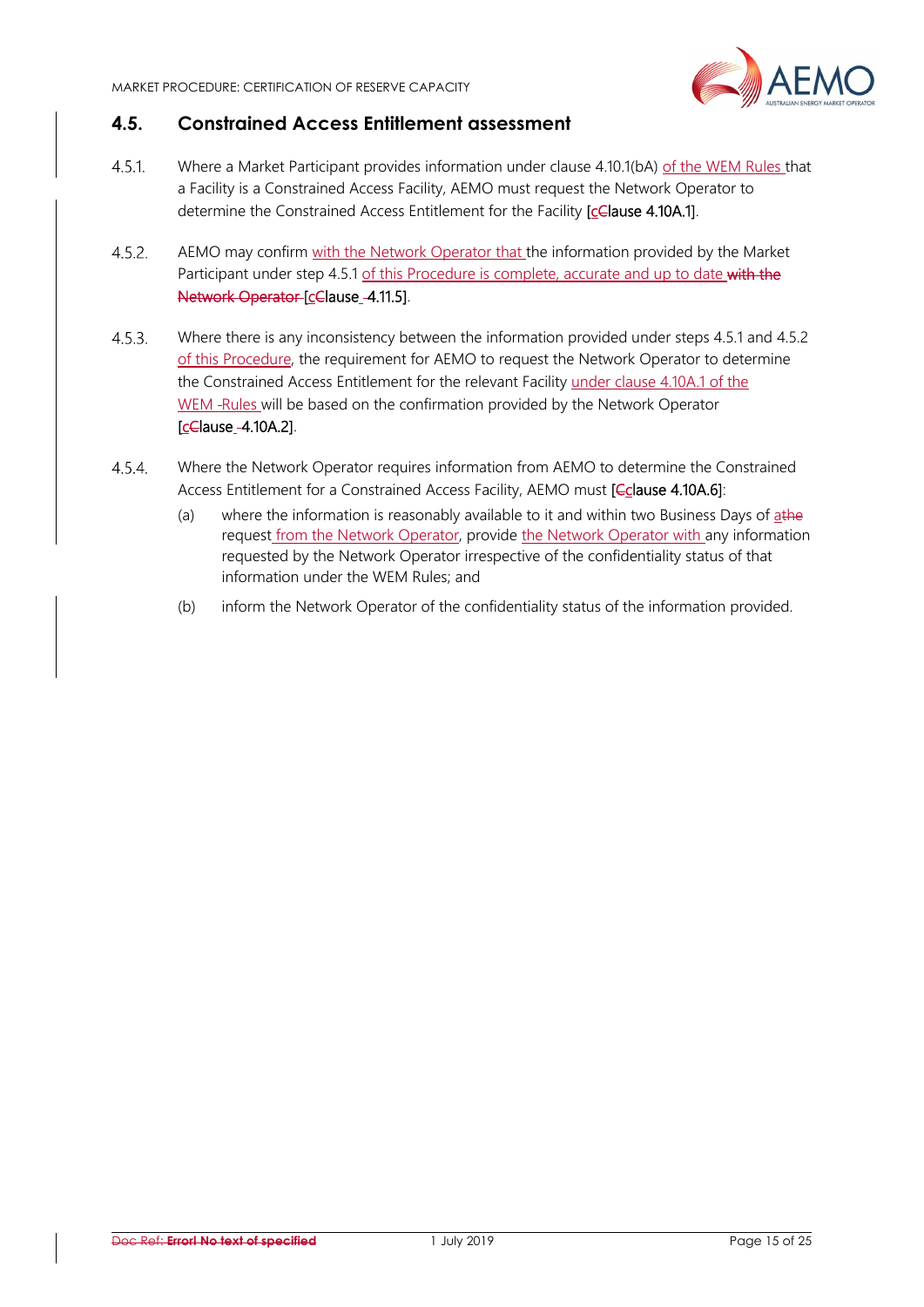

#### **4.6. Outage assessment**

#### 461 AEMO must identify [cClause 4.11.1(h)]:

- (a) each Facility that has been in Commercial Operation for at least 36 months with Forced Outage or combined Forced Outage and Planned Outage (outage) rates greater than the applicable percentage specified in the table in clause 4.11.1D of the WEM Rules, over the preceding 36 months; and
- (b) each Facility that has been in Commercial Operation for less than 36 months, or is yet to commence Commercial Operation, where AEMO has causereason to believe that the Facility is likely to have outage rates greater than the applicable percentage specified in the table in clause 4.11.1D of the WEM Rules over the first 36 months of Commercial Operation.
- $4.6.2$ For the purpose of step 4.6.1 of this Procedure, AEMO must calculate the Planned Outage rate and Forced Outage rate for each Facility in accordance with the Power System Operation ProcedurePSOP: Facility Outages [Cclause -4.11.1(h)].
- $4.6.3.$ For each Facility identified in step 4.6.1 of this Procedure, AEMO must notify the applicant that its Facility has exceeded the relevant outage rates, or that AEMO has reason to believe that the Facility is likely to exceed the relevant outage rates, as applicable. This notification must be provided to the applicant at least 15 Business Days prior to the deadline in step 4.10.1. When assessing whether a Facility is likely to exceed the relevant outage rates, AEMO may consider factors including, but not limited to, information provided by the Market Participant in its Certified Reserve Capacity application and historical outage requests.
- $4.6.4.$ Each notification issued under step 4.6.3 of this Procedure may include a request for information from the applicant in relation to the present and future performance of the Facility, including:
	- (a) reasons for the outages;
	- (b) the steps being taken, or that have been taken, to reduce the level of outages; and
	- (c) the expected level of future outages.
- $4.6.5.$ Subject to clauses 4.11.1B and 4.11.1C of the WEM Rules, AEMO may decide not to assign any Certified Reserve Capacity to a Facility identified in step 4.6.1, or to assign a lesser quantity of Certified Reserve Capacity to such a Facility than it would otherwise assign in accordance with clause 4.11.1 of the WEM Rules [Cclause 4.11.1(h)].
- In making a decision under step 4.6.5, and without limiting the ways in which AEMO may  $4.6.6.$ inform itself in either case, AEMO may [celause 4.11.1B]:
	- (a) use any information provided under step 4.6.4;
	- (b) seek such additional information from the Market Participant that AEMO considers is relevant to the exercise of its discretion;
	- (c) use information provided in reports related to the Facility submitted by:
		- i. the Market Participant specified under clause 4.27.3 of the WEM Rules; and
		- ii. any other person under clause 4.27.6 of the WEM Rules; and
	- (d) consult with any person AEMO considers suitably qualified to provide an opinion or information on issues relevant to the exercise of AEMO's discretion.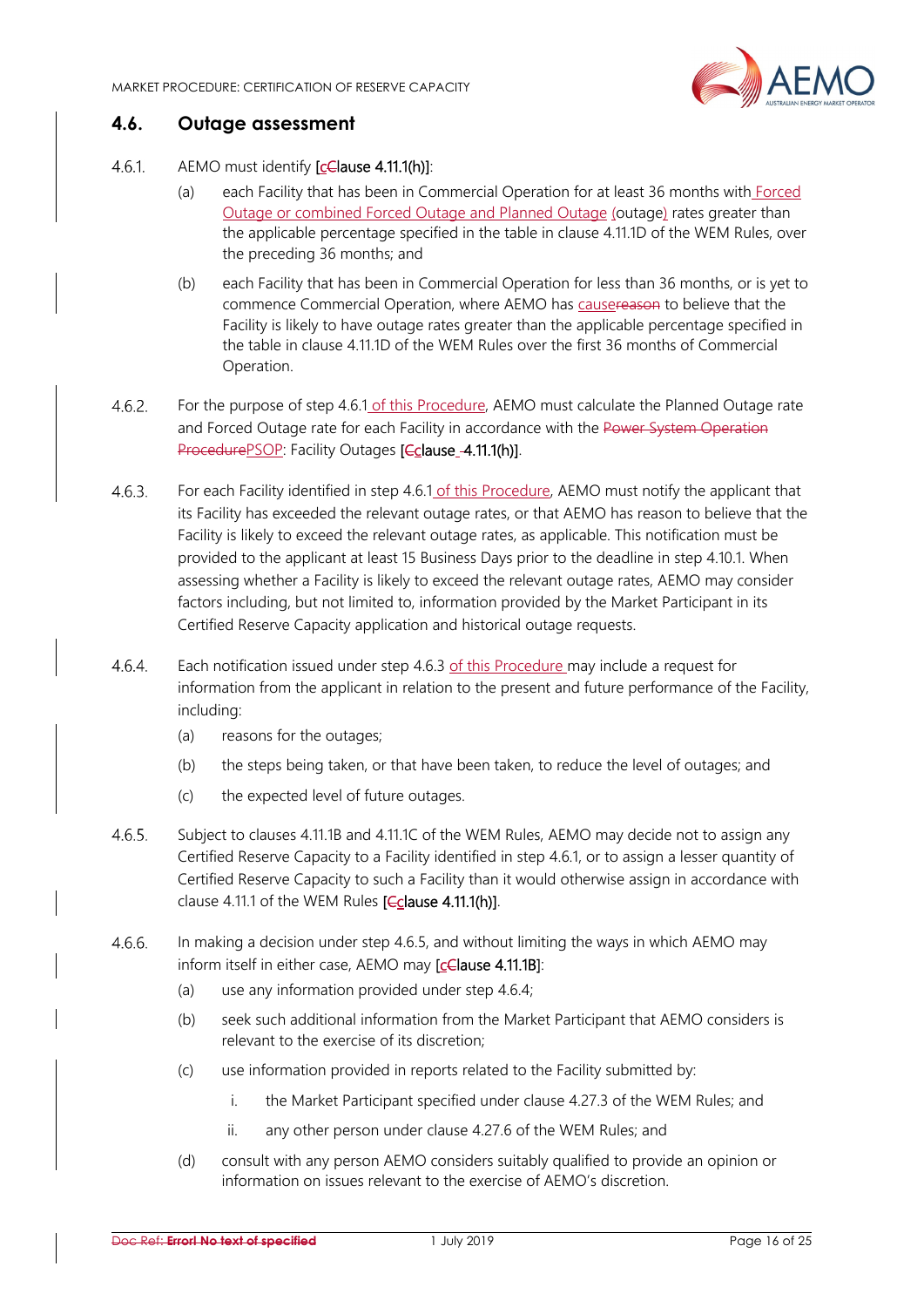

- $4.6.7.$ In making a decision under step 4.6.5 of this Procedure, AEMO **[Cclause 4.11.1C**]:
	- (a) must be satisfied that its decision would not, on balance, be contrary to the Wholesale Market Objectives;
	- (b) may:
		- $\ddot{\theta}$ i. consider the extent to which the Reserve Capacity that can be provided by the Facility is necessary to meet the Reserve Capacity Target;
			- $(A)$  -the size of the Facility;
			- $(B)$  the operational characteristics of the Facility;
			- (C) the extent to which the Facility contributes to Power System Security or Power System Reliability through fuel diversity or location; and
			- (D) \_\_\_-the demonstrated reliability of the Facility;
		- (ii)ii. consider whether the Reserve Capacity provided by the Facility is of material importance to the South West Interconnected System (SWIS), having regard to:
		- (iii)iii. assess the effectiveness of strategies undertaken by the applicant in the previous three years to reduce outages, and consider the likelihood that strategies proposed by the applicant to maximise the availability of the Facility in the relevant Reserve Capacity Cycle will be effective;
		- (iv)iv. consider whether a decision to not assign Certified Reserve Capacity to the Facility is likely to result in a material decrease in competition in at least one market;
		- $(v)$ . consider any positive or negative impacts on the long term price of electricity supplied to consumers that might arise if Certified Reserve Capacity was not assigned to the Facility; and
		- (vi)vi. consider any other matter AEMO determines to be relevant.
- $4.6.8.$ Where AEMO determines under step 4.6.5 to not assign Certified Reserve Capacity to a Facility, or to assign a lesser quantity than it would otherwise assign in accordance with clause 4.11.1 of the WEM Rules, it must notify the applicant of its decision and the reasons for its decision in accordance with the timeframes outlined in step 4.10.1 of this Perocedure in accordance with the process in step 4.9.2. Otherwise, AEMO must continue to assess the application in accordance with the WEM Rules and this Market Procedure.
- $4.6.9.$ AEMO must publish the reasons for the decision made under step 4.6.5 of this Procedure on the Market Web Site to the extent those reasons do not contain confidential information [Cclause 4.11.1A].

#### **4.7. Balancing Facility Requirements**

AEMO must not assign Certified Reserve Capacity to a Balancing Facility with a rated capacity  $4.7.1.$ equal to or greater than 10 MW unless AEMO is satisfied the Facility is likely to be able to meet the Balancing Facility Requirements specified in the Market Procedure: Balancing Facility Requirements [cClause 4.11.12].

#### **4.8. Facilities sharing a Declared Sent Out Capacity**

 $4.8.1.$ If AEMO receives applications for Certified Reserve Capacity for a Reserve Capacity Cycle for two or more generation Facilities that share a Declared Sent Out Capacity (DSOC) in an access arrangement, it must: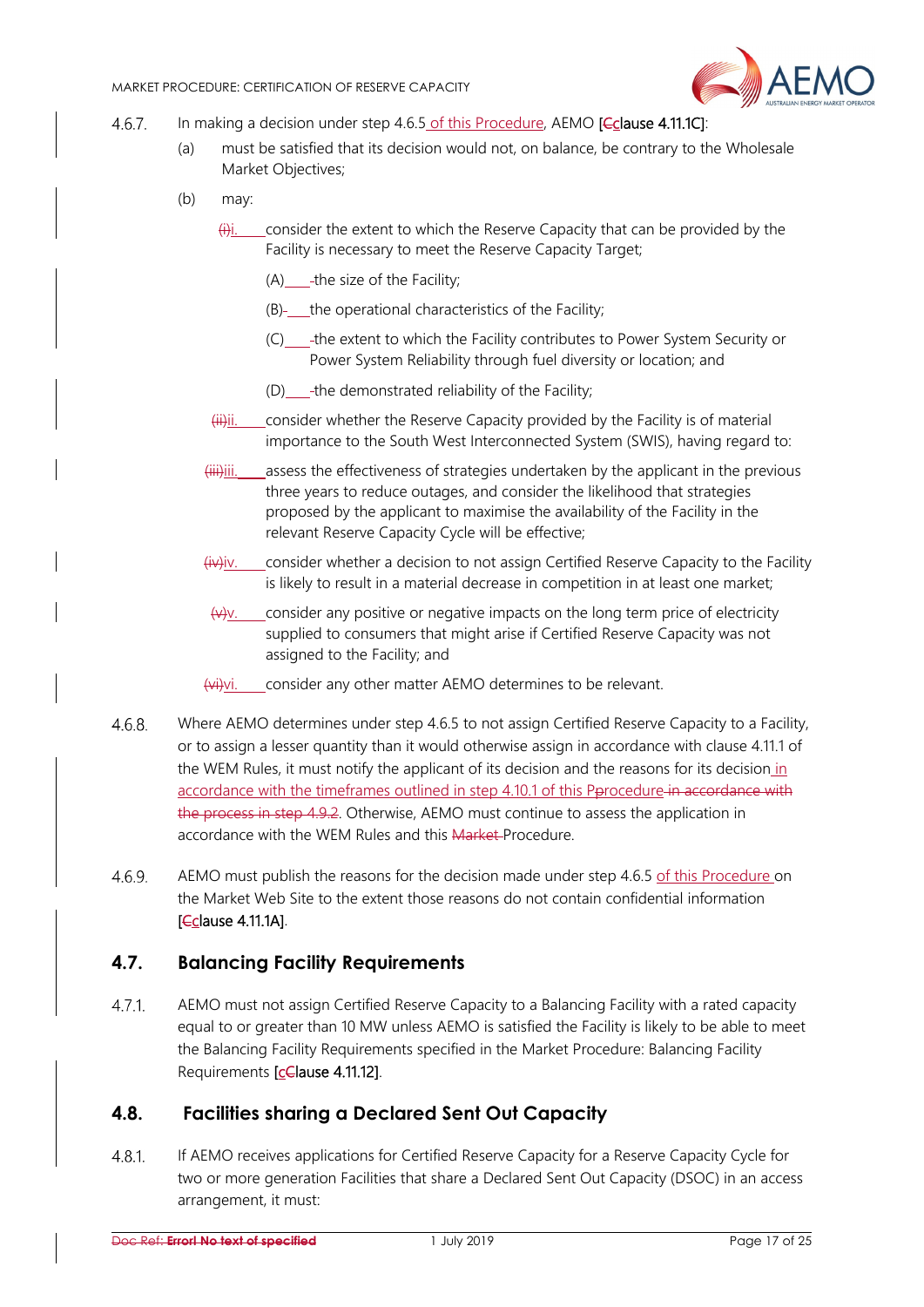

- (a) request that each relevant applicant provides AEMO details of how the DSOC will be shared among the Facilities; and
- (b) limit the total quantity of Certified Reserve Capacity assigned to the Facilities so that it does not exceed the DSOC quantity [celause 4.11.1(bB)].
- $4.8.2.$ If a Market Participant receives a request described in step 4.8.1(a)a), the Market Participant must use its best endeavours to ensure that the DSOC Owner provides a written response to AEMO within five Business Days. The response must:
	- (a) be signed:
		- i. if the DSOC Owner is a company as defined in the *Corporations Act 2001*, in accordance with section 127 of the Corporations Act 2001;
		- ii. if the DSOC Owner is a Market Participant but not a company as defined in the Corporations Act, by an Authorised Officer nominated by the Market Participant; or
		- iii. otherwise, in a manner reasonably acceptable to AEMO; and
	- (b) identify, for each Facility proposed to share the DSOC, the level of network access that will be available for use by that Facility in the relevant Capacity Year.
- 4.8.3. If AEMO receives a response from the DSOC Owner to a request sent in step  $4.8.1((a)$ a) that meets the requirements in step 4.8.2 of this Procedure, then AEMO must:
	- (a) within one Business Day, acknowledge receipt of the response by email; and
	- (b) for each affected Facility:
		- i. within one Business Day, notify the Market Participant by email of the share of the DSOC assigned to the Facility by the DSOC Owner; and
		- ii. for the purposes of steps 5.2.2 and 6.2.2 of this Procedure, replace the level of network access provided in the application for Certified Reserve Capacity with the level specified for the Facility by the DSOC Owner in its response.
- If AEMO does not receive a response from the DSOC Owner to a request sent in step  $4.8.1((a)$ a)  $4.8.4.$ that meets the requirements in step 4.8.2 of this Procedure, then AEMO must reject all the applications referred to in the request on the grounds the applications do not meet the requirements under clause 4.10.1(bA) of the WEM Rules.

#### **4.9. Facility specific assessment**

- $4.9.1$ In addition to the requirements above, AEMO must further assess applications for Certified Reserve Capacity in accordance with:
	- (a) sectiontep 5 of this Procedure, for a Scheduled e Generation facilities or that has ve nominated to use the methodology described in clause 4.11.1(a) of the WEM Rules;
	- (b) step section 6 of this Procedure, for Intermittent Generators and other generation facilities that have nominated to use the methodology described in clause 4.11.2(b) of the WEM\_-Rules; and
	- (c) step 6.5.2 of this Procedure, for Demand Side Programmes and Interruptible Loads.
- 4.9.2. When assessing applications for Certified Reserve Capacity AEMO must applyies the principles of clause 4.11.1 of the WEM Rules as a whole, and steps sections 5, 6 and 7 are not intended to limit AEMO's assessment.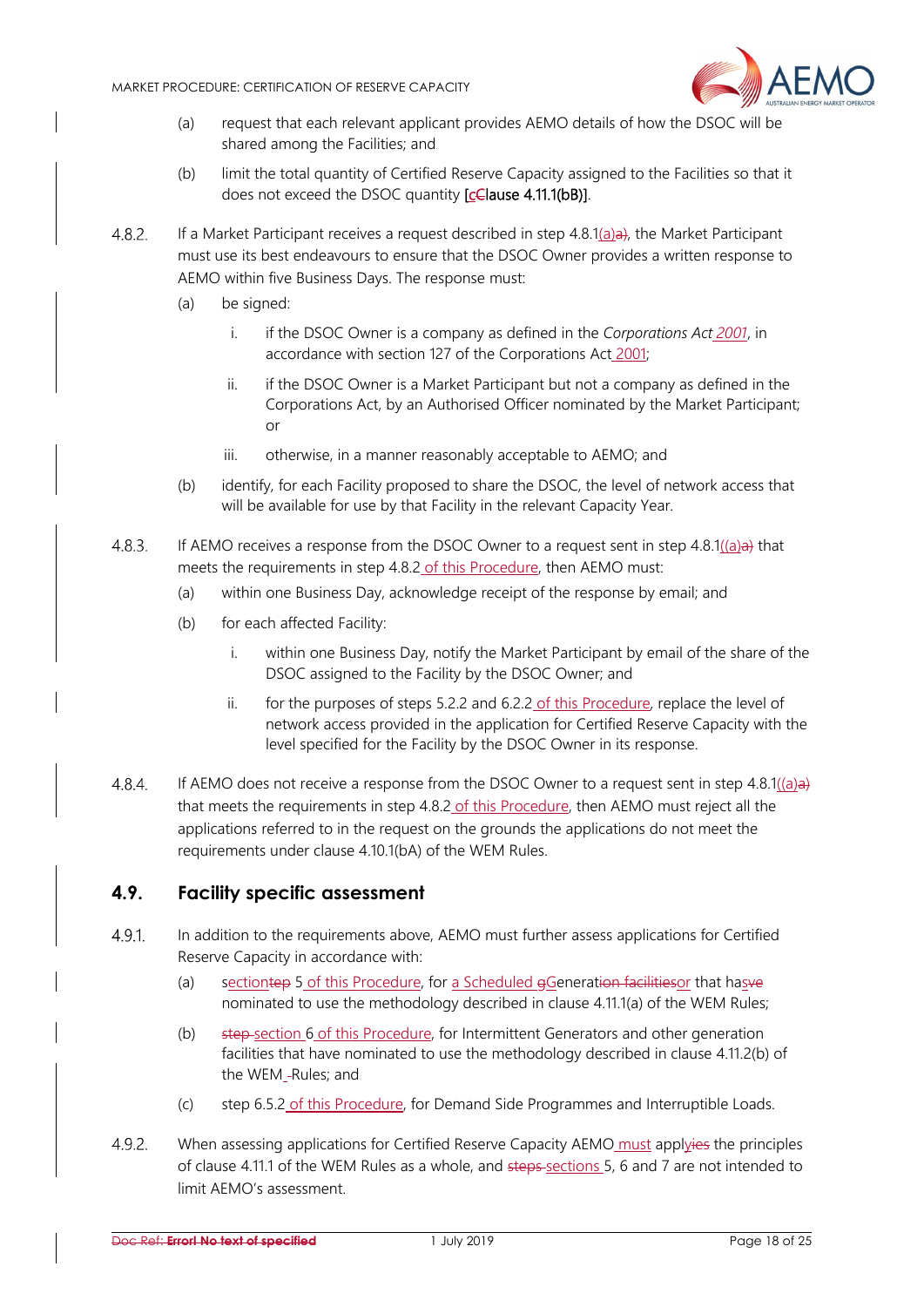

# **4.10. Notifications regarding Certified Reserve Capacity**

- $4.10.1$ . AEMO must notify each applicant for Certified Reserve Capacity of the quantity of Certified Reserve Capacity or Conditional Certified Reserve Capacity assigned to the each Facility and the initial Reserve Capacity Obligation Quantity set for the Facility:
	- (a) (for the current Reserve Capacity Cycle) by 5.00 PM on the last Business Day on or before 19 August of Year 1 of that Reserve Capacity Cycle [cClauses 4.9.8(a) and 4.1.12]; or
	- (b) (for a future Reserve Capacity Cycle in the case of an application for Conditional Certified Reserve Capacity or Early Certified Reserve Capacity) within 90 days of AEMO receiving the application [cClause 4.28C.74.9.8(b)],

or as extended under step 2.1.1 of this Procedure.

- $4.10.2.$ AEMO must decide whether or not to assign Certified Reserve Capacity to a Facility in respect of a Reserve Capacity Cycle, and if so, the quantity to be assigned [cClause 4.9.9]. If AEMO assigns Certified Reserve Capacity to a Facility, the notification provided in step 4.10.1 of this Procedure must include the information specified in clause 4.9.9 of the WEM Rules. The notification to applicants may be provided through WEMS.
- $4.10.3.$ Following a notification under step 4.10.2 of this Procedure, a Market Participant may request AEMO to provide the calculations upon which AEMO's assigned Certified Reserve Capacity determinations are based [cClause 4.9.9(e)].
- $4.10.4.$ If AEMO receives a request under step 4.10.3 of this Procedure, AEMO will endeavour to provide the Market Participant with the calculations upon which its determinations are based within 10 Business Days of receiving the request.
- $4.10.5.$ AEMO must notify each applicant for Early Certified Reserve Capacity of the quantity assigned (within 90 days of receipt of the application), the initial Reserve Capacity Obligation Quantity and, provided the Reserve Capacity Security has been provided to AEMO, the quantity of Capacity Credits assigned to the Facility [Cclauses 4.28C.6, 4.28C.7 and 4.28C.10].

# **5. ASSESSMENT FOR GENERATION FACILITIES BEING ASSESSED UNDER CLAUSE 4.11.1(A)**

#### **5.1. Plant capability assessment**

- $5.1.1.$ AEMO must determine its reasonable expectation of capacity likely to be available, after netting off capacity required to serve Intermittent Loads, embedded loads and Parasitic Loads, for each Facility for Peak Trading Intervals on Business Days in the period from the Trading Day starting on 1 October of Year 3 of the Reserve Capacity Cycle until the end of July of Year 4 of the Reserve Capacity Cycle, assuming an ambient temperature of 41°C [Cclause 4.11.1(a)].- This requirement is subject to clause 4.11.2 of the WEM Rules.
- The amount of capacity likely to be available, as determined in step 5.1.1 of this Procedure,  $5.1.2.$ must not exceed the sum of the capacities specified by the Market Participant under clauses 4.10.1(e)(ii) and 4.10.1(e)(iii) of the WEM Rules [celause 4.11.1(b)]. This step 5.1.2 does not apply with respect to an Intermittent Generator.
- $5.1.3.$ In determining the amount of capacity likely to be available in step 5.1.1 of this Procedure, AEMO must consider the following information, as applicable: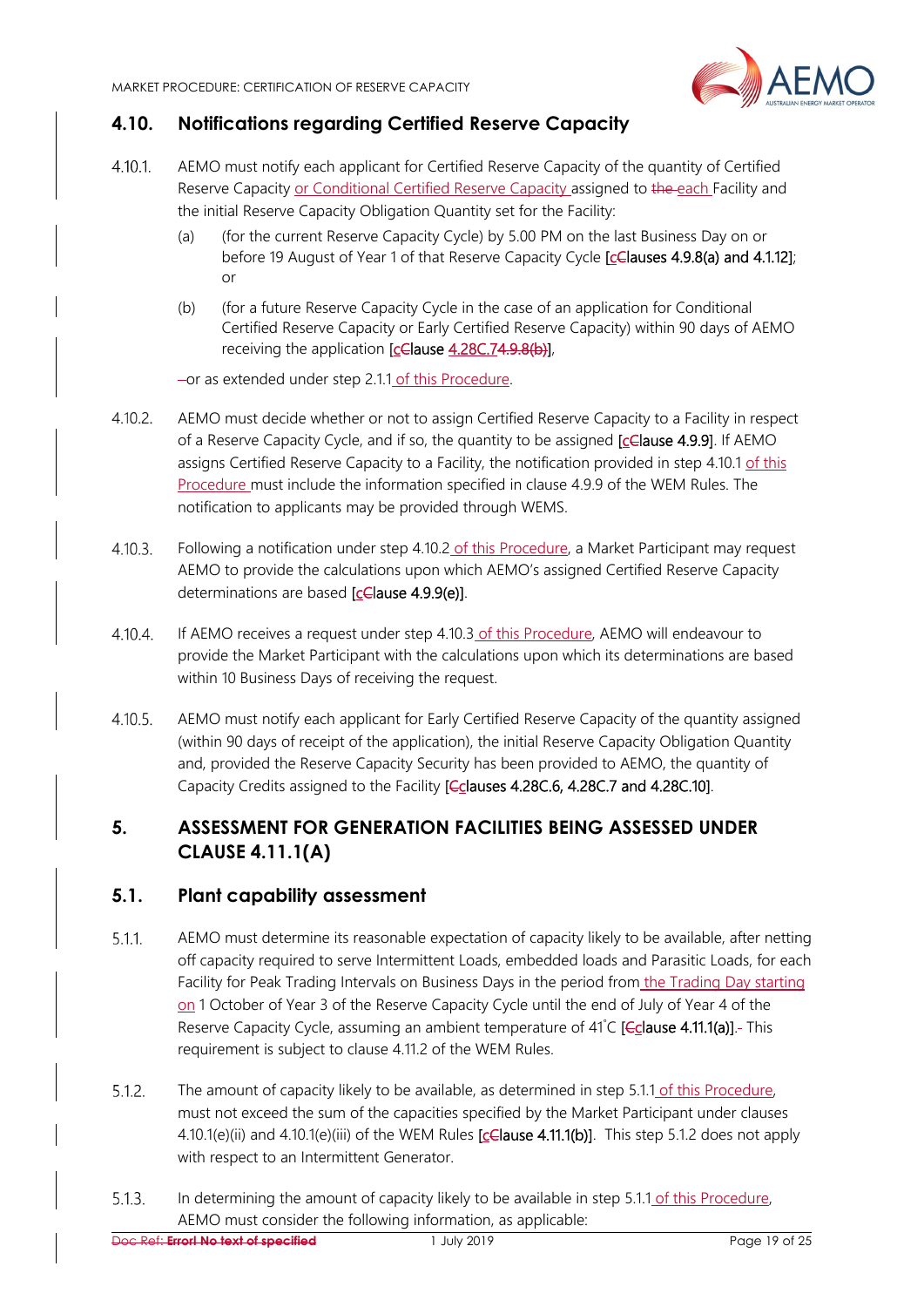

- (a) the historical sent out generation of the Facility, as observed from Meter Data Submissions;
- (b) the results of Reserve Capacity Tests that have been conducted during the previous 12 months;
- (c) technical specifications for the Facility, as provided by the original equipment manufacturer or an independent engineering firm; and
- (d) the Temperature Dependence Curve for the Facility.

#### **5.2. Network access assessment**

- $5.2.1$ AEMO must assess the evidence of network access provided by the applicant, including evidence that the Facility will be entitled to have access from a specified date<sup>8</sup> provided under [Cclauses 4.10.1(bA)(ii) and 4.11.1(bA) of the WEM Rules].
- $5.2.2.$ Where the Facility is not a Constrained Access Facility, AEMO must assess evidence of the level of unconstrained access and details of any constraints that may apply [cClause 4.11.1(bA)(ii)]. If applicable AEMO will undertake the process in step 4.8 of this Market-Procedure.
- $5.2.3.$ Where the Facility is a Constrained Access Facility, AEMO must assess details of any constraints that may apply [Cclauses 4.11.1(bA)(i)]. If applicable AEMO will undertake the processes in step 4.5 and step 4.8 of this Market Procedure.
- $5.2.4.$ In respect of a Facility that will be subject to a Network Control Service Contract, AEMO must not assign Certified Reserve Capacity in excess of [Cclause 4.11.1(g)]:
	- (a) the Constrained Access Entitlement of the Facility at the date and time specified in clause 4.1.12(b) of the WEM Rules, if applicable; or
	- (b) the capacity that AEMO believes that Facility can usefully contribute given its location and any network constraints that are likely to occur.
- $5.2.5.$ If AEMO requests a Network Operator to confirm data or information under clause 4.11.5(a) of the WEM Rules, it must not provide information to the Network Operator that was provided to it as part of an application for Certified Reserve Capacity, except with the permission of the applicant.
- $5.2.6.$ Step 5.2.5 of this Procedure does not apply if AEMO must provide information under clause\_-4.10A.6(a) of the WEM Rules.

#### **5.3. Assessment of fuel supply, staffing constraints and other restrictions**

- $5.3.1.$ To determine whether AEMO reasonably expects that the Facility is likely to be available at the level of capacity determined in step 5.1.1 of this Procedure for Peak Trading Intervals on Business Days, AEMO must assess in accordance with **[Cclause 4.11.1(a)** of the WEM Rules]:
	- $(a)$   $(a)$  details of primary and any alternative fuels<sup>9</sup>, including:

 $\overline{f(i)}$ i. where the Facility has primary and alternative fuels:

 $(a)$  (A) the process for changing from one fuel to another; and

1

<sup>&</sup>lt;sup>8</sup> The specified date must be prior to when the Facility, or part of the Facility, will have completed all Commissioning Tests and be capable of meeting Reserve Capacity Obligations in full [cClause 4.10.1(c)(iii)(7)].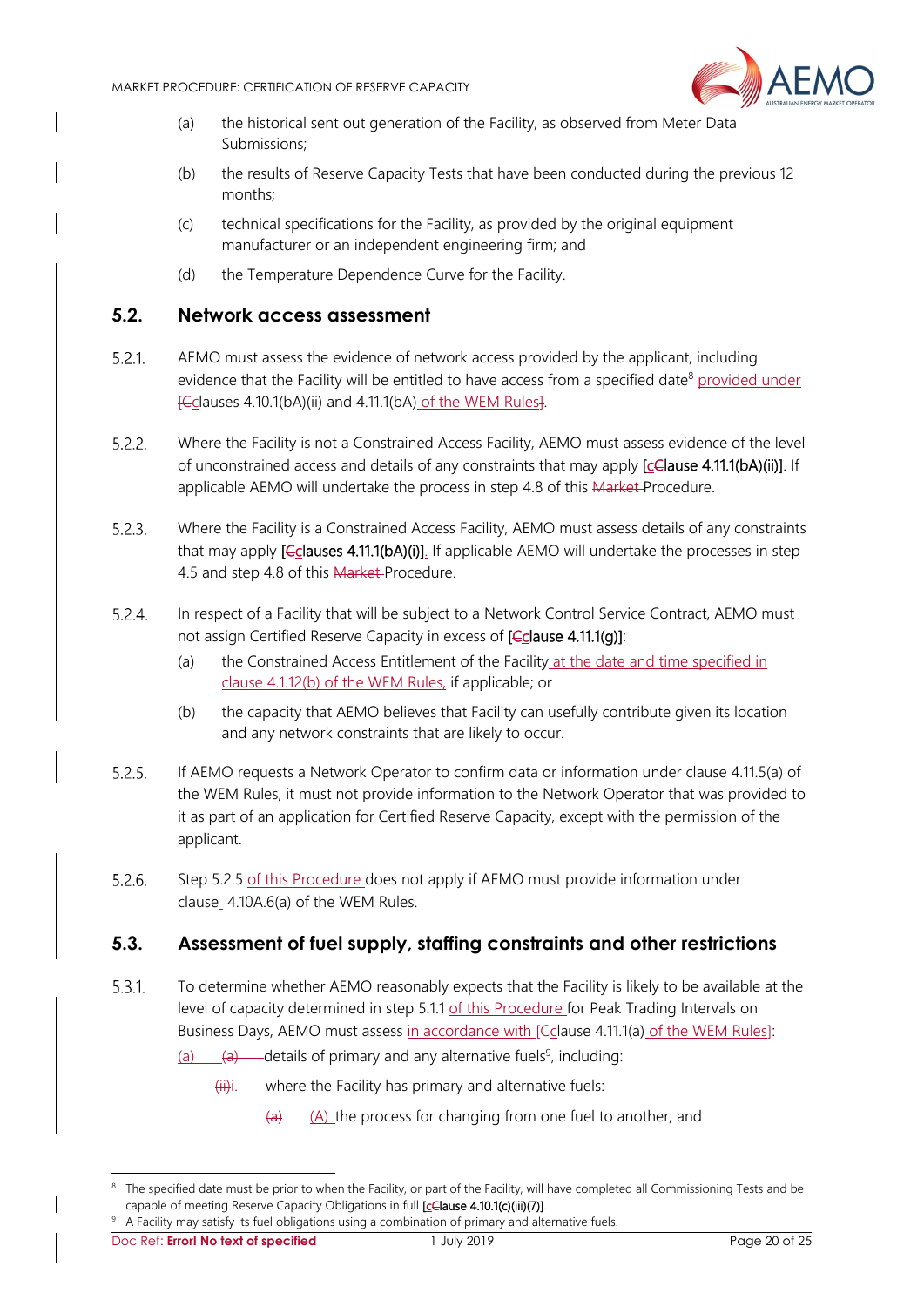

- $(b)(B)$  the fuel or fuels which the Facility is to use in respect of the application for Certified Reserve Capacity [celause 4.1.10(e)(v)(1)]; and
- (iii)ii. details acceptable to AEMO together with supporting evidence of both firm and any non-firm fuel supplies and the factors that determine restrictions on fuel availability that could prevent the Facility operating at its full capacity for Peak Trading Intervals on Business Days [celause 4.10.1(e)(v)(2)]; and
- (b)  $\left(\frac{b}{c}\right)$  any restrictions on the availability of the Facility due to staffing constraints or other restrictions [Cclause 4.10.1(g)].
- $5.3.2.$ When making a determination in step 5.3.1 of this Procedure AEMO may:
	- (a) consider the expected operational characteristics of the Facility;
	- (b) consider the potential impacts that limitations on the availability of the Facility may have on its ability to contribute to Power System Adequacy; and
	- (c) consider the water requirements for the Facility.

#### **5.4. Environmental approval assessment**

- $5.4.1.$ Where a Facility, or part of the Facility, is yet to enter service, AEMO must assess the evidence of Environmental Approvals or evidence that the necessary Environmental Approvals will be granted in time to meet the Facility's Reserve Capacity Obligations.
- $5.4.2.$ If AEMO reasonably expects that the Environmental Approvals that have been granted or are being sought are insufficient to satisfy the requirement of step 5.1.1 of this Procedure, it may determine that the Facility is likely to be available for Peak Trading Intervals on Business Days at a lower level of capacity.

#### **5.5. Assignment of Certified Reserve Capacity**

- $5.5.1.$ Based on the outcome of assessments in sectionsteps 5.1 to 5.4 of this Procedure, but subject to any other relevant principles in clause 4.11.1 of the WEM Rules, AEMO will assign a quantity of Certified Reserve Capacity to a Facility according to its reasonable expectation of the amount of Reserve Capacity likely to be available from the Facility, after netting off the capacity required to serve Intermittent Loads, embedded loads or Parasitic Loads during for Peak Trading Intervals on Business Days in the period from the Trading Day starting on 1 October in Year 3 to 31 July in Year 4 of the Reserve Capacity Cycle, assuming an ambient temperature of 41°C [celause 4.11.1(a)]. This will be set to the minimum of:
	- (a) the level nominated in the application;
	- (b) the maximum Sent Out Capacity of the Facility as determined in step 5.1.1;
	- (c) the level of unconstrained access as assessed in step 5.2.2; if applicable;
	- (d) the level of Constrained Access Entitlement in step 4.5.1; if applicable;
	- (e) a lower level of capacity as determined in step 5.3.1, if applicable;
	- (f) a lower level of capacity as determined in step 5.4.2, if applicable.

#### **5.6. Initial Reserve Capacity Obligation Quantity**

 $5.6.1$ AEMO must determine whether there are times when staffing or other factors will limit the Facility's availability to be dispatched.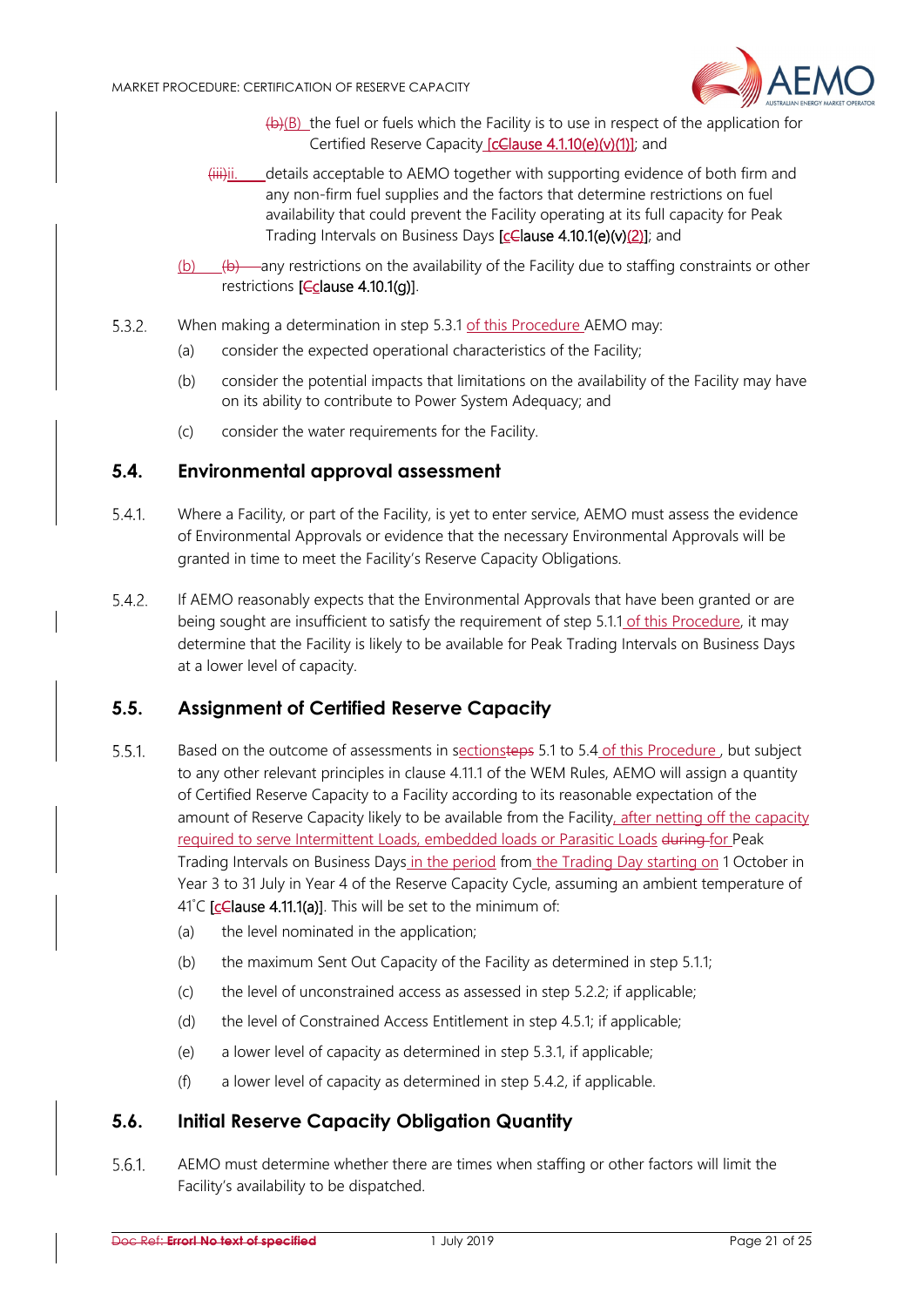

- $5.6.2.$ AEMO must set the initial Reserve Capacity Obligation Quantity for the Facility at a level equal to the Certified Reserve Capacity except for those times determined at step 5.6.1 of this Procedure, in which case AEMO may set the initial Reserve Capacity Obligation Quantity at a lower level for those periods  $[**C**$ clause 4.12.4(b)(iii)].
- $5.6.3.$ For a generation system that is not an Intermittent Generator, and subject to clause 4.12.45 of the WEM Rules, the Reserve Capacity Obligation Quantity:
	- (a) must not exceed the Certified Reserve Capacity held by the Market Participant for the Facility [Cclause 4.12.4(a)];
	- (b) must not be less than the amount specified in clause  $4.10.1(e)$ (ii) of the WEM Rules except on Trading Days when the maximum daily temperature at the site of the generator exceeds 41° C, in which case the Reserve Capacity Obligation Quantity must not be less than the amount specified in clause 4.10.1(e)(ii) adjusted to an ambient temperature of 45°C [celause 4.12.4(b)(i)]; and
	- (c) may exceed the amount in clause 4.12.4(b)(i) by an amount up to the amount specified in clause 4.10.1(e)(iii), adjusted to an ambient temperature of 45° C on Trading Days when the maximum daily temperature at the site of the generator exceeds 41° C, for not more than the maximum duration specified in accordance with clause 4.10.1(e)(iii)  $[cC$  ause  $-4.12.4(b)$  (ii)].

# **6. ASSESSMENT FOR GENERATION FACILITIES BEING ASSESSED UNDER CLAUSE 4.11.2(B) OF THE WEM RULES**

# **6.1. Consideration of nomination to use the methodology under clause 4.11.2(b) of the WEM Rules**

- $6.1.1$ . Where an applicant nominates for a Facility to be assessed under the methodology described in clause 4.11.2(b) of the WEM Rules, AEMO may reject that nomination if it reasonably believes that the capacity of the Facility has permanently declined, or is anticipated to permanently decline prior to or during the Reserve Capacity Cycle to which the Certified Reserve Capacity relates [cClause 4.11.2(a)].
- $6.1.2.$ If AEMO rejects a nomination under step 6.1.1, it must process the application as if the applicant had nominated to use the methodology described in clause 4.11.1(a) of the WEM Rules under step 5 rather than the methodology described in clause 4.11.2(b) of the WEM Rules [cClause 4.11.2(aA)].

#### **6.2. Network access assessment**

- $6.2.1$ AEMO must assess the evidence of network access provided by the applicant including that the Facility will be entitled to have access from a specified date<sup>10</sup> [Cclauses 4.10.1(bA)(ii) and 4.11.1(bA)].
- $6.2.2.$ Where the Facility is not a Constrained Access Facility, AEMO must assess evidence of the level of unconstrained access and details of any constraints that may apply  $[c \in \text{False 4.11.1(bA)}(ii)]$ . If applicable AEMO will undertake the process in step 4.8 of this Market-Procedure.

Doc Ref: **Error! No text of specified** 1 July 2019 Page 22 of 25

 $10$  The specified date must be prior to when the Facility, or part of the Facility, will have completed all Commissioning Tests and be capable of meeting Reserve Capacity Obligations in full [celause 4.10.1(c)(iii)(7)].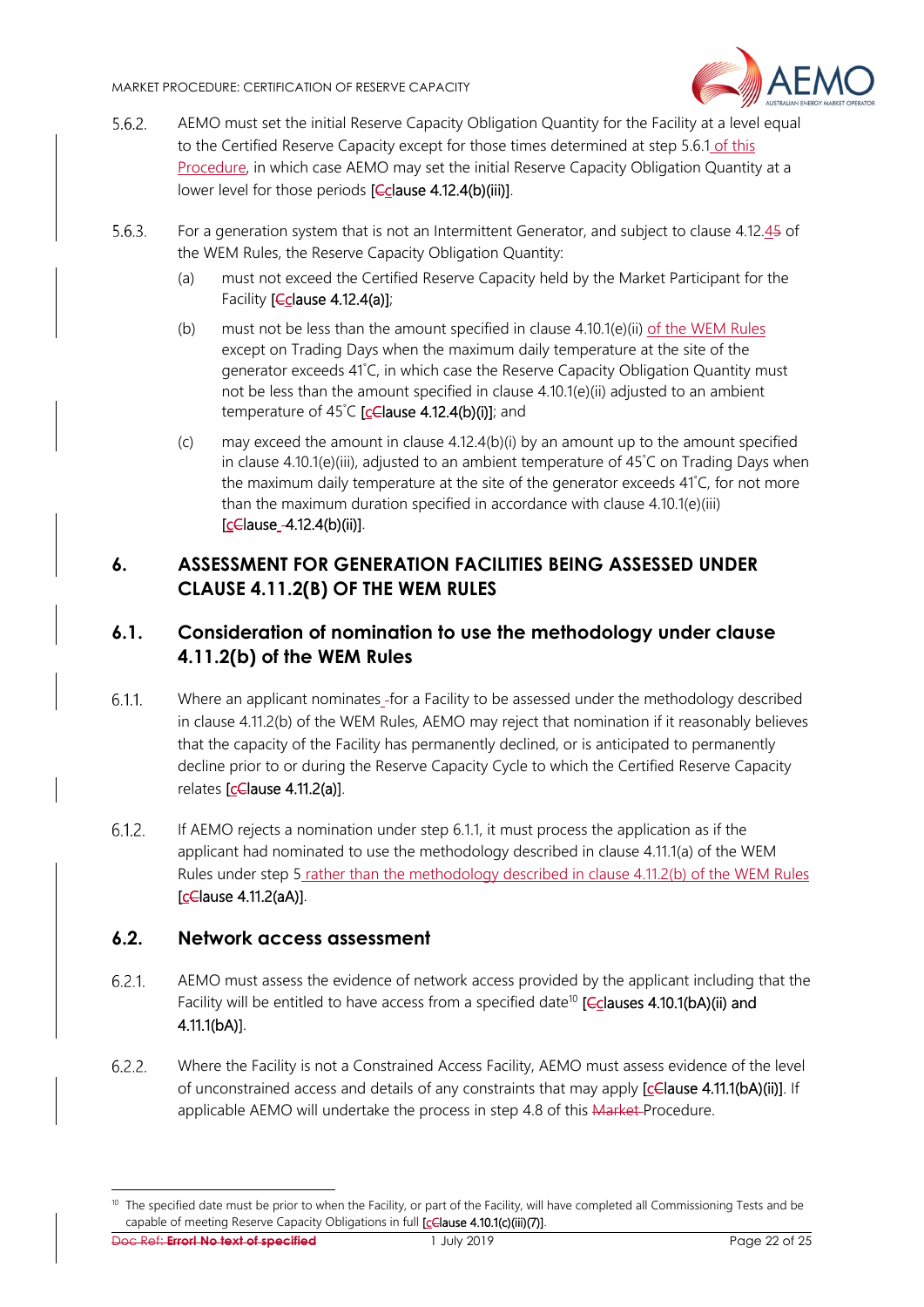

- $6.2.3.$ Where the Facility is a Constrained Access Facility AEMO must assess details of any constraints that may apply [celauses 4.11.1(bA)(i)]. If applicable AEMO will undertake the processes in steps- 4.5 and step 4.8 of this Market-Procedure.
- $6.2.4.$ For a Facility that will be subject to a Network Control Service Contract, AEMO must not assign Certified Reserve Capacity in excess of:
	- (a) the Constrained Access Entitlement of the Facility at the date and time specified in clause 4.1.12(b) of the WEM Rules, if applicable; or
	- (b) the capacity that AEMO believes that Facility can usefully contribute given its location and any network constraints that are likely to occur  $[ c \in \text{ clause 4.11.1(g)}].$
- $6.2.5.$ If AEMO requests a Network Operator to confirm data or information under clause 4.11.5(a) of the WEM Rules, it must not provide information to the Network Operator that was provided to it as part of an application for Certified Reserve Capacity, except with the permission of the applicant.
- $6.2.6.$ Step 6.2.5 of this Procedure does not apply if AEMO must provide information under clause 4.10A.6(a) of the WEM Rules.

#### **6.3. Assessment of Independent Expert Report**

- $6.3.1.$ AEMO must assess the accuracy of an independent expert report provided under clause 4.10.3 of the WEM Rules. This assessment may consider the following factors:
	- (a) the configuration of the Facility that was used to develop the report;
	- (b) the level of network access available, or expected to be available, to the Facility as assessed in step 6.2.1 of this Procedure;
	- (c) the observed sent out generation of similar Facilities, if applicable;
	- (d) any restrictions on the availability of the Facility, as specified by the applicant under clause 4.10.1(g) of the WEM Rules; and
	- (e) any other factors that AEMO considers relevant.
- If in step 6.3.1 of this Procedure, AEMO reasonably considers the independent expert report to  $6.3.2.$ be inaccurate, it may determine alternative estimates of the expected energy that would have been sent out by the Facility had it been in operation with the configuration proposed in the application for Certified Reserve Capacity to be used in the Relevant Level Methodology [Appendix 9, Step 10].

#### **6.4. Assignment of Certified Reserve Capacity**

- $6.4.1$ AEMO must assign a quantity of Certified Reserve Capacity equal to the minimum of:
	- (a) the Relevant Level, determined in accordance with the Relevant Level Methodology prescribed in Appendix 9 of the WEM Rules;
	- (b) the level of unconstrained access assessed in step 6.2.2 of this Procedure, if applicable; and
	- (c) the level of Constrained Access Entitlement in step 4.5.1 of this Procedure, if applicable  $[cG]_a$ use 4.11.1 $(bA)(i)$ 
		- but subject to any other relevant principles in clause 4.11.1 of the WEM Rules.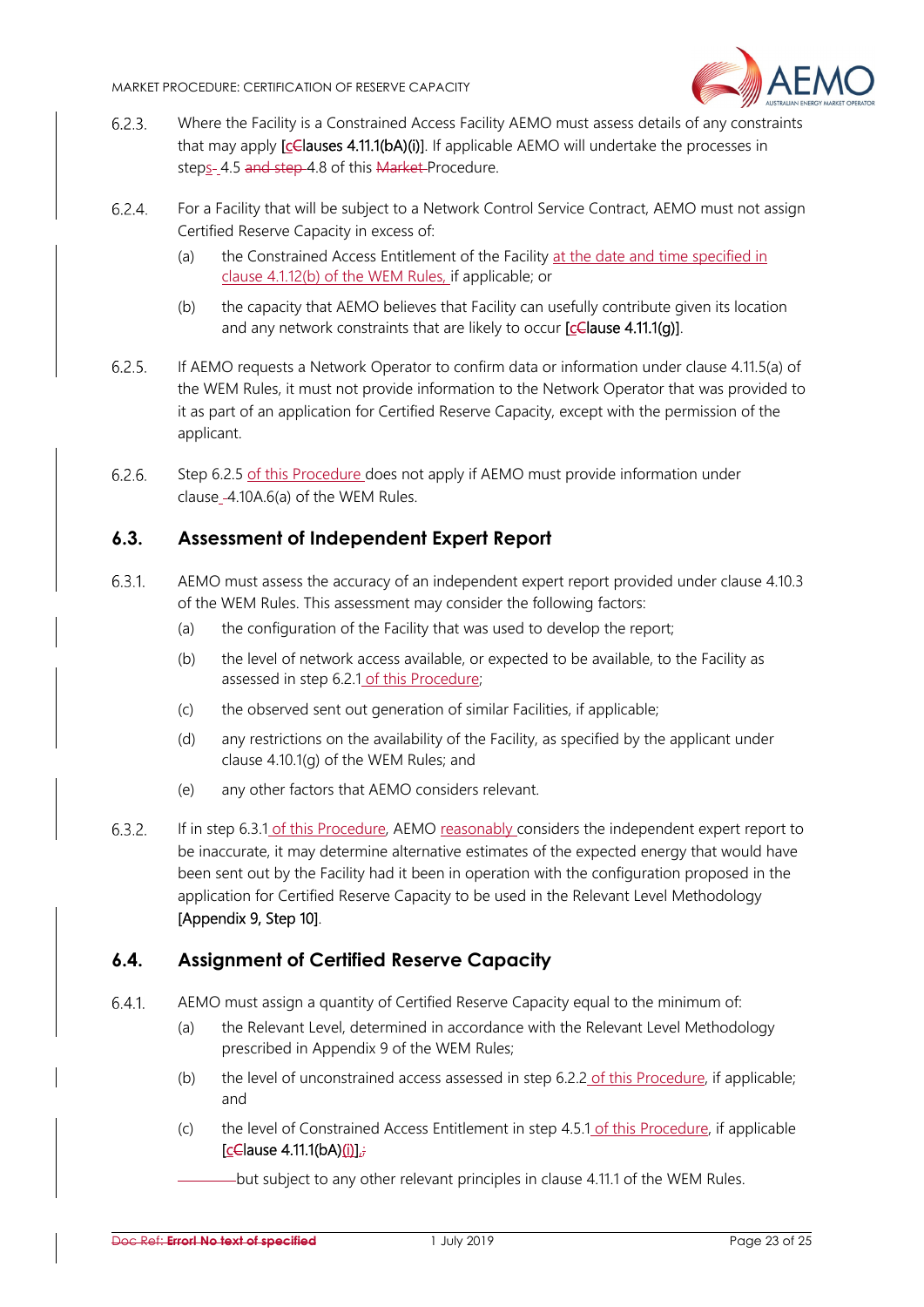

#### **6.5. Initial Reserve Capacity Obligation Quantity**

- $6.5.1$ AEMO must set the initial Reserve Capacity Obligation Quantity to zero for an Intermittent Generator [celause 4.12.4(aA)].
- AEMO must set the initial Reserve Capacity Obligation Quantity for a generation system other  $6.5.2.$ than an Intermittent Generator in accordance with clause 4.12.4(b) of the WEM Rules.

#### **7. ASSESSMENT FOR DEMAND SIDE PROGRAMMES, OR INTERRUPTIBLE LOADS OR DISPATCHABLE LOADS**

#### **7.1. Assessment of availability restrictions**

- $7.1.1$ AEMO must assess the availability limits specified by the applicant under clause 4.10.1(f) of the WEM Rules and must reject any application where the specified availability limits are less than the minimum requirements specified in that clause. AEMO will reject applications where the notice period is greater than 2 hours for a Demand Side Programme **[Cclause 4.11.1(c)(vi)**].
- $7.1.2.$ AEMO must allocate each Facility to an Availability Class [celause 4.11.4 and Appendix 3]. Demand Side Programmes will be allocated Class 2, unless available for all Trading Intervals.

#### **7.2. Facility capability assessment**

- $7.2.1.$ AEMO must determine:
	- (a) the quantity of capacity that it reasonably expects to be available from the Facility during the periods specified in clause 4.10.1(f)(vi) of the WEM Rules, after netting off capacity required to serve the Minimum Consumption for each of the Facility's Associated Loads for the specified period [celause 4.11.1(j)(i)]; and
	- (b) the amount by which the Facility could reduce its consumption, measured as a decrease from the Facility's Relevant Demand, by the end of one Trading Interval in response to a Dispatch Instruction requiring it to reduce consumption from the beginning of the Trading Interval at the ramp rate proposed for the Facility under clause 4.10.1(f)(vii) of the WEM Rules, for which purpose AEMO may have regard to the ramp rate proposed under clause 4.10.1(f)(vii) of the WEM Rules and any other information AEMO considers relevant [*Cclause 4.11.1(j)(ii)]*.
- $7.2.2.$ In determining the capacity in step 7.2.1 of this Procedure, AEMO must have regard to the following information, as applicable:
	- (a) the previous performance of the Facility, where applicable, including the results of Reserve Capacity Tests;
	- (b) evidence of contracts with Associated Loads provided by the applicant;
	- (c) evidence that loads are being actively pursued to be associated with a Demand Side Programme;
	- (d) the estimated Relevant Demand for the Facility, or loads that are expected to be associated with the Facility, determined in accordance with Appendix 10 of the WEM Rules;
	- (e) any restrictions on the availability of the Facility due to staffing constraints or any other restrictions, as specified by the applicant under clause 4.10.1(g) of the WEM Rules;